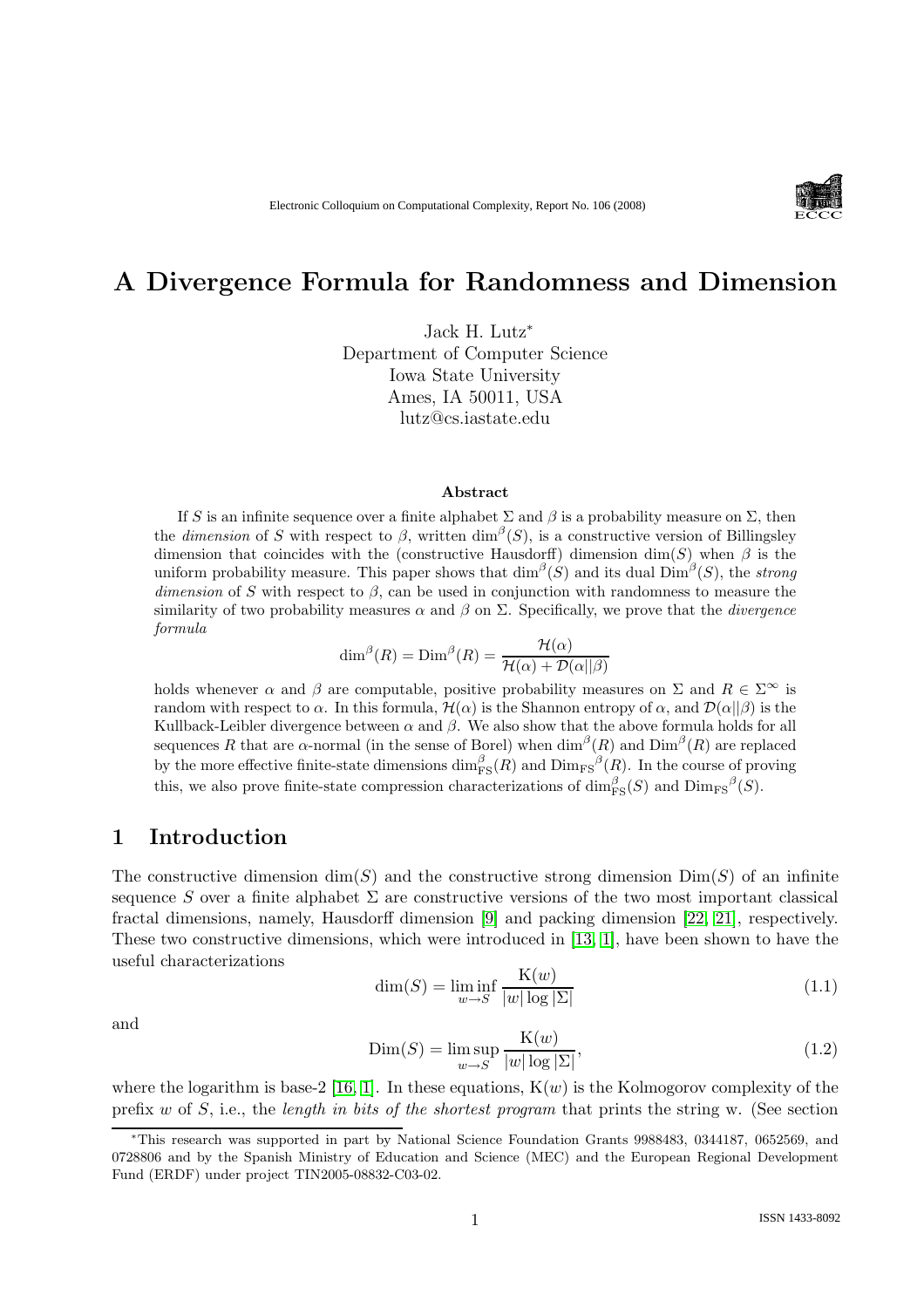2.6 or [\[11\]](#page-12-2) for details.) The numerators in these equations are thus the algorithmic information *content* of w, while the denominators are the "naive" information content of  $w$ , also in bits. We thus understand [\(1.1\)](#page-0-0) and [\(1.2\)](#page-0-1) to say that  $\dim(S)$  and  $Dim(S)$  are the lower and upper *information* densities of the sequence S. These constructive dimensions and their analogs at other levels of effectivity have been investigated extensively in recent years [\[10\]](#page-12-3).

The constructive dimensions  $\dim(S)$  and  $\dim(S)$  have recently been generalized to incorporate a probability measure  $\nu$  on the sequence space  $\Sigma^{\infty}$  as a parameter [\[14\]](#page-13-4). Specifically, for each such  $\nu$  and each sequence  $S \in \Sigma^{\infty}$ , we now have the constructive dimension  $\dim^{\nu}(S)$  and the constructive strong dimension  $\text{Dim}^{\nu}(S)$  of S with respect to  $\nu$ . (The first of these is a constructive version of Billingsley dimension [\[2\]](#page-12-4).) When  $\nu$  is the uniform probability measure on  $\Sigma^{\infty}$ , we have  $\dim^{\nu}(S) = \dim(S)$  and  $\dim^{\nu}(S) = \dim(S)$ . A more interesting example occurs when  $\nu$  is the product measure generated by a nonuniform probability measure  $\beta$  on the alphabet  $\Sigma$ . In this case,  $\dim^{\nu}(S)$  and  $\dim^{\nu}(S)$ , which we write as  $\dim^{\beta}(S)$  and  $\dim^{\beta}(S)$ , are again the lower and upper information densities of S, but these densities are now measured with respect to unequal letter costs. Specifically, it was shown in [\[14\]](#page-13-4) that

<span id="page-1-2"></span>
$$
\dim^{\beta}(S) = \liminf_{w \to S} \frac{\mathcal{K}(w)}{\mathcal{I}_{\beta}(w)}
$$
\n(1.3)

and

<span id="page-1-3"></span>
$$
\text{Dim}^{\beta}(S) = \limsup_{w \to S} \frac{\mathcal{K}(w)}{\mathcal{I}_{\beta}(w)},\tag{1.4}
$$

where

$$
\mathcal{I}_{\beta}(w) = \sum_{i=0}^{|w|-1} \log \frac{1}{\beta(w[i])}
$$

is the Shannon self-information of w with respect to  $\beta$ . These unequal letter costs  $\log(1/\beta(a))$  for  $a \in \Sigma$  can in fact be useful. For example, the complete analysis of the dimensions of individual points in self-similar fractals given by [\[14\]](#page-13-4) requires these constructive dimensions with a particular choice of the probability measure  $\beta$  on  $\Sigma$ .

In this paper we show how to use the constructive dimensions  $\dim^{\beta}(S)$  and  $\text{Dim}^{\beta}(S)$  in conjunction with randomness to measure the degree to which two probability measures on  $\Sigma$  are similar. To see why this might be possible, we note that the inequalities

$$
0 \le \dim^{\beta}(S) \le \text{Dim}^{\beta}(S) \le 1
$$

hold for all  $\beta$  and  $S$  and that the maximum values

<span id="page-1-1"></span>
$$
\dim^{\beta}(R) = \text{Dim}^{\beta}(R) = 1\tag{1.5}
$$

are achieved whenever the sequence R is random with respect to  $\beta$ . It is thus reasonable to hope that, if R is random with respect to some other probability measure  $\alpha$  on  $\Sigma$ , then  $\dim^{\beta}(R)$  and  $\text{Dim}^{\beta}(R)$  will take on values whose closeness to 1 reflects the degree to which  $\alpha$  is similar to  $\beta$ .

This is indeed the case. Our first main theorem says that the divergence formula

<span id="page-1-0"></span>
$$
\dim^{\beta}(R) = \text{Dim}^{\beta}(R) = \frac{\mathcal{H}(\alpha)}{\mathcal{H}(\alpha) + \mathcal{D}(\alpha||\beta)}
$$
(1.6)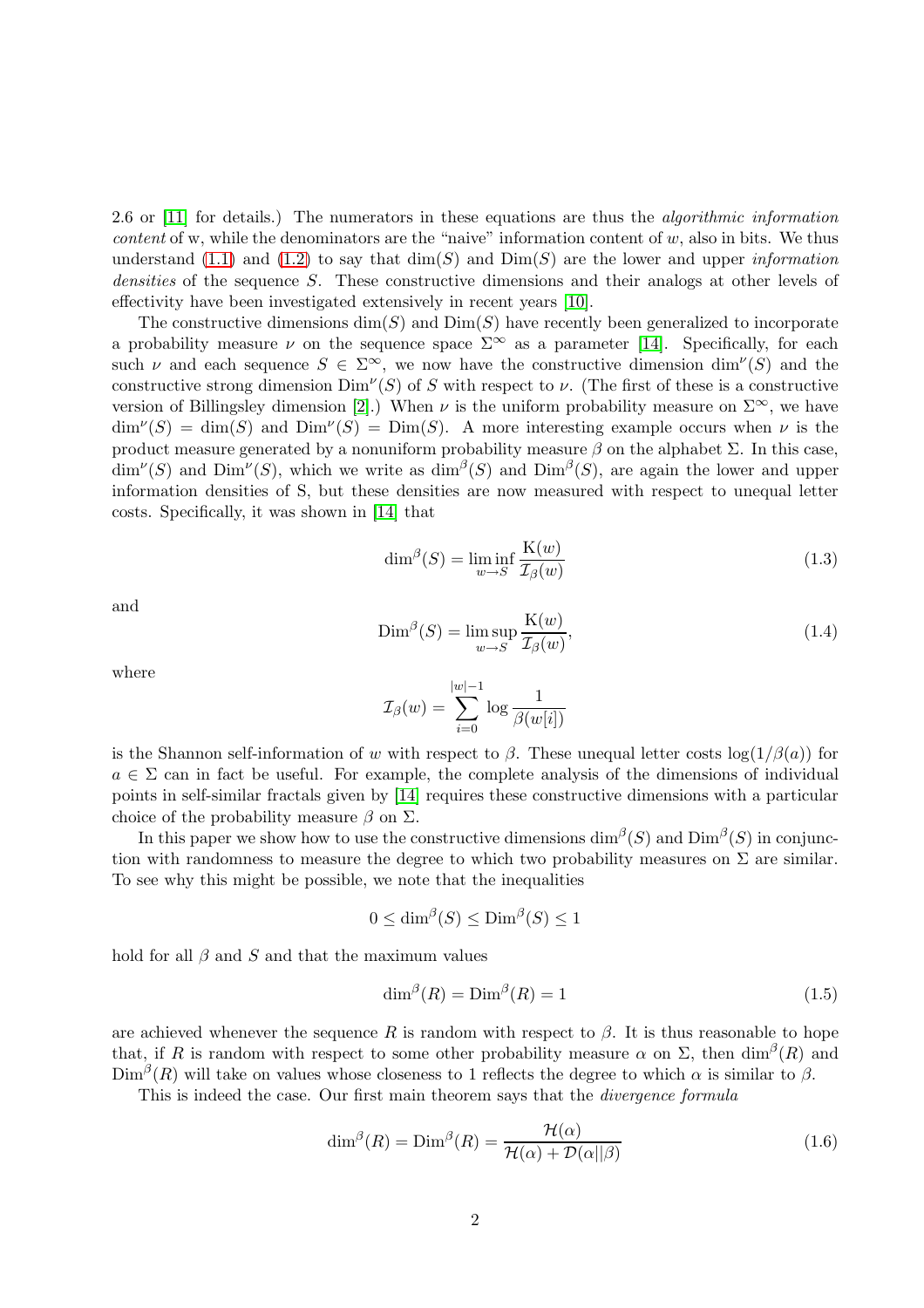holds whenever  $\alpha$  and  $\beta$  are computable, positive probability measures on  $\Sigma$  and  $R \in \Sigma^{\infty}$  is random with respect to  $\alpha$ . In this formula,  $\mathcal{H}(\alpha)$  is the Shannon entropy of  $\alpha$ , and  $\mathcal{D}(\alpha||\beta)$  is the Kullback-Leibler divergence between  $\alpha$  and  $\beta$ . When  $\alpha = \beta$ , the Kullback-Leibler divergence  $\mathcal{D}(\alpha||\beta)$  is 0, so [\(1.6\)](#page-1-0) coincides with [\(1.5\)](#page-1-1). When  $\alpha$  and  $\beta$  are dissimilar, the Kullback-Leibler divergence  $\mathcal{D}(\alpha||\beta)$ is large, so the right-hand side of [\(1.6\)](#page-1-0) is small. Hence the divergence formula tells us that, when R is  $\alpha$ -random,  $\dim^{\beta}(R) = \text{Dim}^{\beta}(R)$  is a quantity in [0,1] whose closeness to 1 is an indicator of the similarity between  $\alpha$  and  $\beta$ .

The proof of [\(1.6\)](#page-1-0) serves as an outline of our other, more challenging task, which is to prove that the divergence formula [\(1.6\)](#page-1-0) also holds for the much more effective finite-state  $\beta$ -dimension  $\dim_{\text{FS}}^{\beta}(R)$  and finite-state strong  $\beta$ -dimension  $\text{Dim}_{\text{FS}}^{\beta}(R)$ . (These dimensions, defined in section [2.5,](#page-6-0) are generalizations of finite-state dimension and finite-state strong dimension, which were introduced in [\[6,](#page-12-5) [1\]](#page-12-1), respectively.)

With this objective in mind, our second main theorem characterizes the finite-state  $\beta$ -dimensions in terms of finite-state data compression. Specifically, this theorem says that, in analogy with [\(1.3\)](#page-1-2) and [\(1.4\)](#page-1-3), the identities

<span id="page-2-0"></span>
$$
\dim_{\text{FS}}^{\beta}(S) = \inf_{C} \liminf_{w \to S} \frac{|C(w)|}{\mathcal{I}_{\beta}(w)}\tag{1.7}
$$

and

<span id="page-2-1"></span>
$$
\dim_{\text{FS}}^{\beta}(S) = \inf_{C} \limsup_{w \to S} \frac{|C(w)|}{\mathcal{I}_{\beta}(w)}
$$
\n(1.8)

hold for all infinite sequences S over  $\Sigma$ . The infima here are taken over all information-lossless finitestate compressors (a model introduced by Shannon [\[20\]](#page-13-5) and investigated extensively ever since) C with output alphabet 0, 1, and  $|C(w)|$  denotes the number of bits that C outputs when processing the prefix w of S. The special cases of  $(1.7)$  and  $(1.8)$  in which  $\beta$  is the uniform probability measure on Σ, and hence  $\mathcal{I}_{\beta}(w) = |w| \log |\Sigma|$ , were proven in [\[6,](#page-12-5) [1\]](#page-12-1). In fact, our proof uses these special cases as "black boxes" from which we derive the more general [\(1.7\)](#page-2-0) and [\(1.8\)](#page-2-1).

With  $(1.7)$  and  $(1.8)$  in hand, we prove our third main theorem. This involves the finite-state version of randomness, which was introduced by Borel [\[3\]](#page-12-6) long before finite-state automata were defined. If  $\alpha$  is a probability measure on  $\Sigma$ , then a sequence  $S \in \Sigma^{\infty}$  is  $\alpha$ -normal in the sense of Borel if every finite string  $w \in \Sigma^*$  appears with asymptotic frequency  $\alpha(w) \in S$ , where we write

$$
\alpha(w)=\prod_{i=0}^{|w|-1}\alpha(w[i]).
$$

(See section 2.6 for a precise definition of asymptotic frequency.) Our third main theorem says that the divergence formula

<span id="page-2-2"></span>
$$
\dim_{\rm FS}^{\beta}(R) = \text{Dim}_{\rm FS}^{\beta}(R) = \frac{\mathcal{H}(\alpha)}{\mathcal{H}(\alpha) + \mathcal{D}(\alpha||\beta)}\tag{1.9}
$$

holds whenever  $\alpha$  and  $\beta$  are positive probability measures on  $\Sigma$  and  $R \in \Sigma^{\infty}$  is  $\alpha$ -normal.

In section [2](#page-3-0) we briefly review ideas from Shannon information theory, classical fractal dimensions, algorithmic information theory, and effective fractal dimensions that are used in this paper. Section [3](#page-8-0) outlines the proofs of  $(1.6)$ , section [4](#page-10-0) outlines the proofs of  $(1.7)$  and  $(1.8)$ , and section [5](#page-11-0) outlines the proof of [\(1.9\)](#page-2-2). Various proofs are consigned to a technical appendix.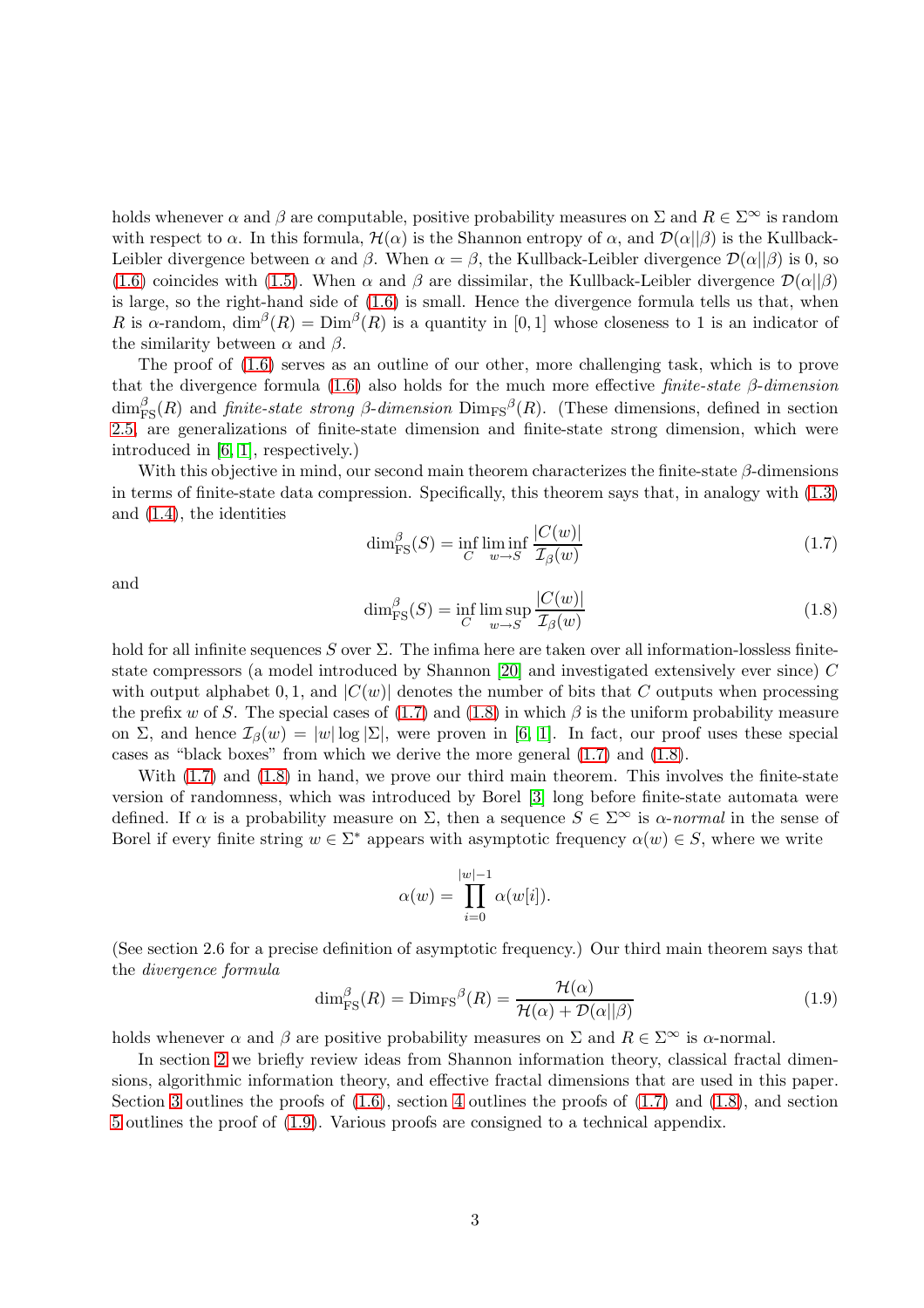# <span id="page-3-0"></span>2 Preliminaries

#### 2.1 Notation and setting

Throughout this paper we work in a finite alphabet  $\Sigma = \{0, 1, \ldots, k-1\}$ , where  $k \geq 2$ . We write  $\Sigma^*$  for the set of (finite) strings over  $\Sigma$  and  $\Sigma^{\infty}$  for the set of (infinite) sequences over  $\Sigma$ . We write |w| for the length of a string w and  $\lambda$  for the empty string. For  $w \in \Sigma^*$  and  $0 \leq i < |w|$ , w[i] is the *i*th symbol in w. Similarly, for  $S \in \Sigma^{\infty}$  and  $i \in \mathbb{N}$  (= {0, 1, 2, ...}), S[i] is the *i*th symbol in S. Note that the leftmost symbol in a string or sequence is the 0th symbol.

A prefix of a string or sequence  $x \in \Sigma^* \cup \Sigma^{\infty}$  is a string  $w \in \Sigma^*$  for which there exists a string or sequence  $y \in \Sigma^* \cup \Sigma^{\infty}$  such that  $x = wy$ . In this case we write  $w \sqsubseteq x$ . The equation  $\lim_{w\to S} f(w) = L$  means that, for all  $\epsilon > 0$ , for all sufficiently long prefixes  $w \subseteq S$ ,  $|f(w) - L| < \epsilon$ . We also use the limit inferior,

$$
\liminf_{w \to S} f(w) = \lim_{w \to S} \inf \{ f(x) \mid w \sqsubseteq x \sqsubseteq S \},
$$

and the limit superior

$$
\limsup_{w \to S} f(w) = \lim_{w \to S} \sup \{ f(x) \mid w \sqsubseteq x \sqsubseteq S \}.
$$

#### 2.2 Probability measures, gales, and Shannon information

A probability measure on  $\Sigma$  is a function  $\alpha : \Sigma \to [0,1]$  such that  $\sum_{a \in \Sigma} \alpha(a) = 1$ . A probability measure  $\alpha$  on  $\Sigma$  is *positive* if  $\alpha(a) > 0$  for every  $\alpha \in \Sigma$ . A probability measure  $\alpha$  on  $\Sigma$  is *rational* if  $\alpha(a) \in \mathbb{Q}$  (i.e.,  $\alpha(a)$  is a rational number) for every  $a \in \Sigma$ .

A probability measure on  $\Sigma^{\infty}$  is a function  $\nu : \Sigma^* \to [0,1]$  such that  $\nu(\lambda) = 1$  and, for all  $w \in \Sigma^*$ ,  $\nu(w) = \sum_{a \in \Sigma} \nu(wa)$ . (Intuitively,  $\nu(w)$  is the probability that  $w \sqsubseteq S$  when the sequence  $S \in \Sigma^{\infty}$ is "chosen according to  $\nu$ .") Each probability measure  $\alpha$  on  $\Sigma$  naturally induces the probability measure  $\alpha$  on  $\Sigma^{\infty}$  defined by

$$
\alpha(w) = \prod_{i=0}^{|w|-1} \alpha(w[i]) \tag{2.1}
$$

for all  $w \in \Sigma^*$ .

We reserve the symbol  $\mu$  for the *uniform probability measure* on  $\Sigma$ , i.e.,

$$
\mu(a) = \frac{1}{k} \text{ for all } a \in \Sigma,
$$

and also for the *uniform probability measure* on  $\Sigma^{\infty}$ , i.e.,

$$
\mu(w) = k^{-|w|} \text{ for all } w \in \Sigma^*.
$$

If  $\alpha$  is a probability measure on  $\Sigma$  and  $s \in [0, \infty)$ , then an s- $\alpha$ -gale is a function  $d : \Sigma^* \to [0, \infty)$ satisfying

<span id="page-3-1"></span>
$$
d(w) = \sum_{a \in \Sigma} d(wa)\alpha(a)^s \tag{2.2}
$$

for all  $w \in \Sigma^*$ . A 1-α-gale is also called an  $\alpha$ -martingale. When  $\alpha = \mu$ , we omit it from this terminology, so an s- $\mu$ -gale is called an s-qale, and a  $\mu$ -martingale is called a martingale.

<span id="page-3-2"></span>We frequently use the following simple fact without explicit citation.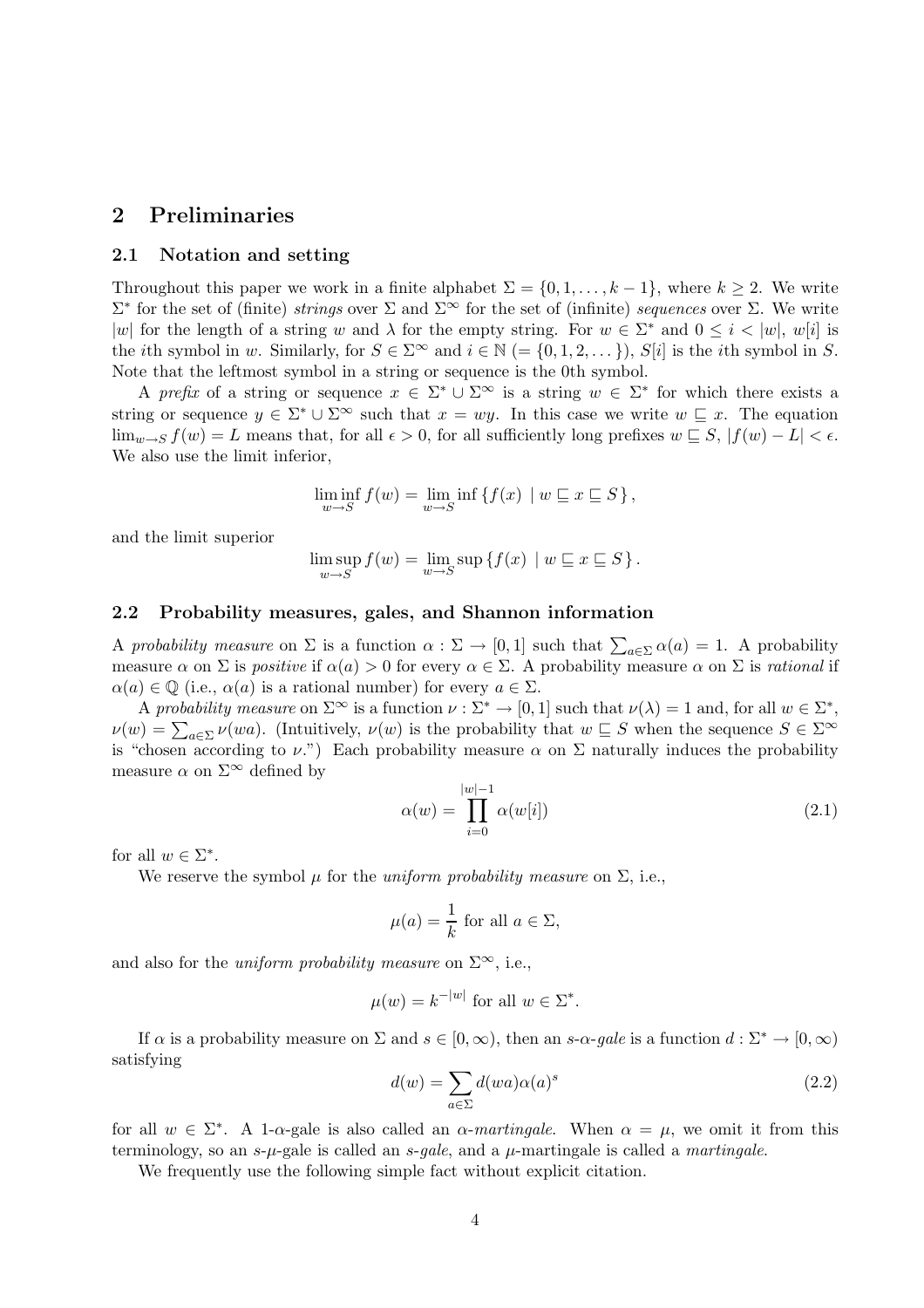**Observation 2.1.** Let  $\alpha$  and  $\beta$  be positive probability measures on  $\Sigma$ , and let  $s, t \in [0, \infty)$ . If  $d: \Sigma^* \to [0,\infty)$  is an s- $\alpha$ -gale, then the function  $\tilde{d}: \Sigma^* \to [0,\infty)$  defined by

$$
\tilde{d}(w) = \frac{\alpha(w)^s}{\beta(w)^t} d(w)
$$

is a t- $\beta$ -gale.

Intuitively, an s- $\alpha$ -gale is a strategy for betting on the successive symbols in a sequence  $S \in \Sigma^{\infty}$ . For each prefix  $w \subseteq S$ ,  $d(w)$  denotes the amount of capital (money) that the gale d has after betting on the symbols in w. If  $s = 1$ , then the right-hand side of  $(2.2)$  is the conditional expectation of  $d(wa)$ , given that w has occurred, so [\(2.2\)](#page-3-1) says that the payoffs are fair. If  $s < 1$ , then (2.2) says that the payoffs are unfair.

Let d be a gale, and let  $S \in \Sigma^{\infty}$ . Then d succeeds on S if  $\limsup_{w \to S} d(w) = \infty$ , and d succeeds strongly on S if  $\liminf_{w\to S} d(w) = \infty$ . The success set of d is the set  $S^{\infty}[d]$  of all sequences on which d succeeds, and the *strong success set* of d is the set  $S_{str}^{\infty}[d]$  of all sequences on which d succeeds strongly.

The *Shannon entropy* of a probability measure  $\alpha$  on  $\Sigma$  is

$$
\mathcal{H}(\alpha) = \sum_{a \in \Sigma} \alpha(a) \log \frac{1}{\alpha(a)},
$$

where  $0 \log \frac{1}{0} = 0$ . (unless otherwise indicated, all logarithms in this paper are base-2.) The Kullback-Leibler divergence between two probability measures  $\alpha$  and  $\beta$  on  $\Sigma$  is

$$
\mathcal{D}(\alpha||\beta) = \sum_{a \in \Sigma} \alpha(a) \log \frac{\alpha(a)}{\beta(a)}.
$$

The Kullback-Leibler divergence is used to quantify how "far apart" the two probability measures  $\alpha$ and  $\beta$  are. The *Shannon self-information* of a string  $w \in \Sigma^*$  with respect to a probability measure  $β$  on Σ is

$$
\mathcal{I}_\beta(w)=\log\frac{1}{\beta(w)}=\sum_{i=0}^{|w|-1}\log\frac{1}{\beta(w[i])}.
$$

Discussions of  $\mathcal{H}(\alpha)$ ,  $\mathcal{D}(\alpha||\beta)$ ,  $\mathcal{I}_{\beta}(w)$  and their properties may be found in any good text on information theory, e.g., [\[5\]](#page-12-7).

#### <span id="page-4-1"></span>2.3 Hausdorff, packing, and Billingsley dimensions

Given a probability measure  $\beta$  on  $\Sigma$ , each set  $X \subseteq \Sigma^{\infty}$  has a *Hausdorff dimension* dim(X), a packing dimension  $\text{Dim}(X)$ , a Billingsley dimension  $\dim^{\beta}(X)$ , and a strong Billingsley dimension  $\text{Dim}^{\beta}(X)$ , all of which are real numbers in the interval [0,1]. In this paper we are not concerned with the original definitions of these classical dimensions, but rather in their recent characterizations (which may be taken as definitions) in terms of gales.

**Notation.** For each probability measure  $\beta$  on  $\Sigma$  and each set  $X \subseteq \Sigma^{\infty}$ , let  $\mathcal{G}^{\beta}(X)$  (respectively,  $\mathcal{G}^{\beta,str}(X)$ ) be the set of all  $s \in [0,\infty)$  such that there is a  $\beta$ -s-gale d satisfying  $X \subseteq S^{\infty}[d]$  (respectively,  $X \subseteq S_{\rm str}^{\infty}[d]$ ).

<span id="page-4-0"></span>**Theorem 2.2** (gale characterizations of classical fractal dimensions). Let β be a probability measure on  $\Sigma$ , and let  $X \subseteq \Sigma^{\infty}$ .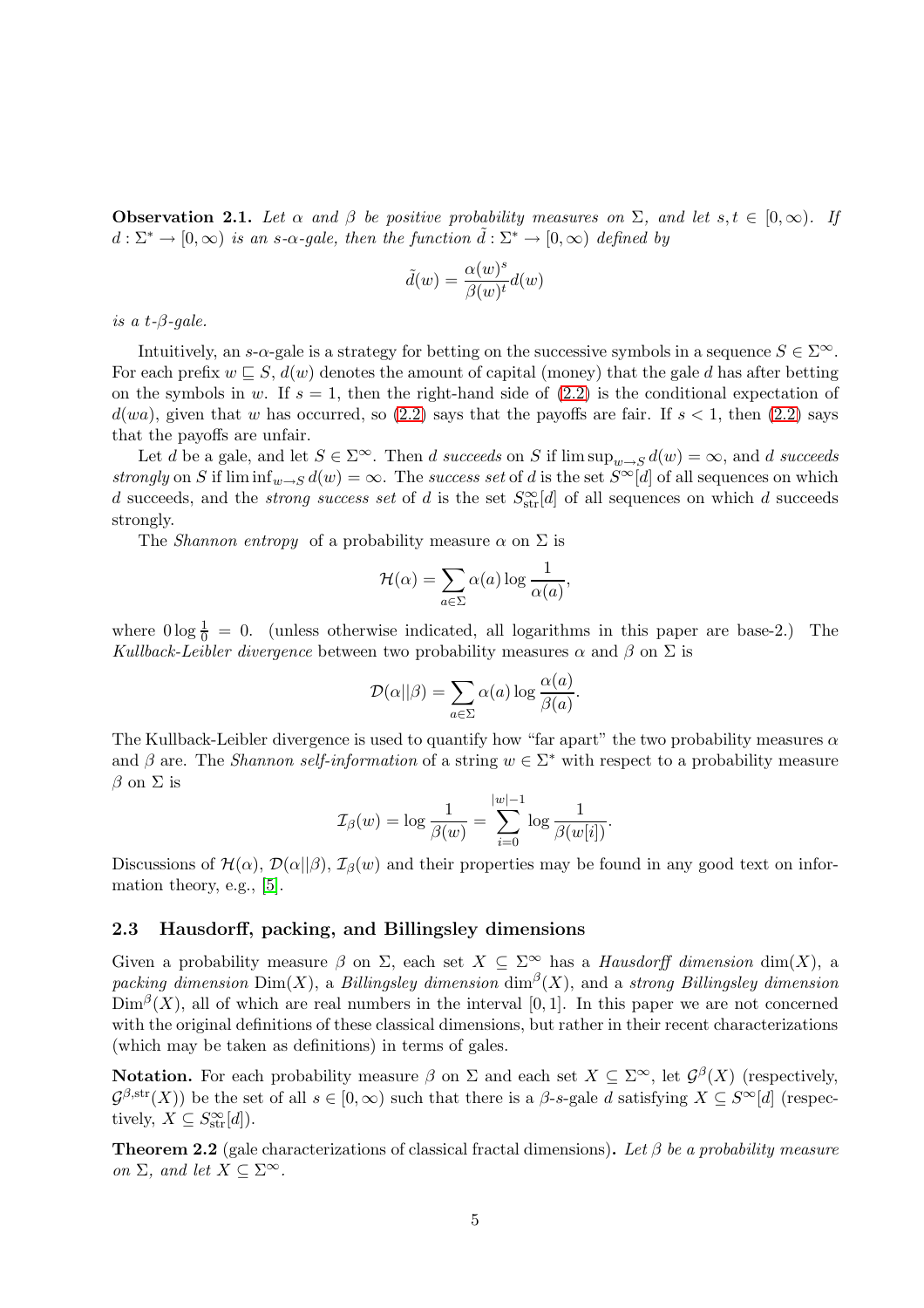1. [\[12\]](#page-13-6) dim(X) = inf  $\mathcal{G}^{\mu}(X)$ . 3. [\[14\]](#page-13-4)  $\dim^{\beta}(X) = \inf \mathcal{G}^{\beta}(X)$ .

2. 
$$
[1] \operatorname{Dim}(X) = \inf \mathcal{G}^{\mu, \text{str}}(X)
$$
. 4.  $[14] \operatorname{Dim}^{\beta}(X) = \inf \mathcal{G}^{\beta, \text{str}}(X)$ .

#### 2.4 Randomness and constructive dimensions

Randomness and constructive dimensions are defined by imposing computability constraints on gales.

A real-valued function  $f : \Sigma^* \to \mathbb{R}$  is *computable* if there is a computable, rational-valued function  $\hat{f} : \Sigma^* \times \mathbb{N} \to \mathbb{Q}$  such that, for all  $w \in \Sigma^*$  and  $r \in \mathbb{N}$ ,

$$
|\widehat{f}(w,r) - f(w)| \le 2^{-r}.
$$

A real-valued function  $f : \Sigma^* \to \mathbb{R}$  is *constructive*, or *lower semicomputable*, if there is a computable, rational-valued function  $\hat{f} : \Sigma^* \times \mathbb{N} \to \mathbb{Q}$  such that

- (i) for all  $w \in \Sigma^*$  and  $t \in \mathbb{N}$ ,  $\hat{f}(w,t) \leq \hat{f}(w,t+1) < f(w)$ , and
- (ii) for all  $w \in \Sigma^*$ ,  $f(w) = \lim_{t \to \infty} \hat{f}(w, t)$ .

The first successful definition of the randomness of individual sequences  $S \in \Sigma^{\infty}$  was formulated by Martin-Löf [\[15\]](#page-13-7). Many characterizations (equivalent definitions) of randomness are now known, of which the following is the most pertinent.

**Theorem 2.3** (Schnorr [\[17,](#page-13-8) [18\]](#page-13-9)). Let  $\alpha$  be a probability measure on  $\Sigma$ . A sequence  $S \in \Sigma^{\infty}$  is random with respect to  $\alpha$  (or, briefly,  $\alpha$ -random) if there is no constructive  $\alpha$ -martingale that succeeds on  $S$ .

Motivated by Theorem [2.2,](#page-4-0) we now define the constructive dimensions.

**Notation.** We define the sets  $\mathcal{G}^{\beta}_{\text{constr}}(X)$  and  $\mathcal{G}^{\beta,\text{str}}_{\text{constr}}(X)$  to be like the sets  $\mathcal{G}^{\beta}(X)$  and  $\mathcal{G}^{\beta,\text{constr}}(X)$ of section [2.3,](#page-4-1) except that the  $\beta$ -s-gales are now required to be constructive.

**Definition.** Let  $\beta$  be a probability measure on  $\Sigma$ , let  $X \subseteq \Sigma^{\infty}$ , and let  $S \in \Sigma^{\infty}$ .

- 1. [\[13\]](#page-13-2) The constructive dimension of X is  $\text{cdim}(X) = \inf \mathcal{G}_{\text{constr}}^{\mu}(X)$ .
- 2. [\[1\]](#page-12-1) The constructive strong dimension of X is  $\text{cDim}(X) = \inf \mathcal{G}^{\mu, \text{str}}_{\text{constr}}(X)$ .
- 3. [\[14\]](#page-13-4) The constructive  $\beta$ -dimension of X is  $\text{cdim}^{\beta}(X) = \inf \mathcal{G}_{\text{constr}}^{\beta}(X)$ .
- 4. [\[14\]](#page-13-4) The constructive strong  $\beta$ -dimension of X is  $\mathrm{cDim}^{\beta}(X) = \inf \mathcal{G}^{\beta, \text{str}}_{\text{constr}}(X)$ .
- 5. [\[13\]](#page-13-2) The dimension of S is  $\dim(S) = \dim({S})$ .
- 6. [\[1\]](#page-12-1) The strong dimension of S is  $Dim(S) = clim({S}).$
- 7. [\[14\]](#page-13-4) The  $\beta$ -dimension of S is  $\dim^{\beta}(S) = \text{cdim}^{\beta}(\{S\}).$
- 8. [\[14\]](#page-13-4) The *strong* β-dimension of S is  $Dim^{\beta}(S) = cDim^{\beta}(\{S\}).$

It is clear that definitions 1, 2, 5, and 6 above are the special case  $\beta = \mu$  of definitions 3, 4, 7, and 8, respectively. It is known that  $\dim^{\beta}(X) = \sup_{S \in X} \dim^{\beta}(S)$  and that  $\text{clim}^{\beta}(X) =$  $\sup_{S \in X}$  Dim<sup>β</sup>(S) [\[14\]](#page-13-4). Constructive dimensions are thus investigated in terms of the dimensions of individual sequences. Since one does not discuss the classical dimension of an individual sequence (because the dimensions of section [2.3](#page-4-1) are all zero for singleton, or even countable, sets), no confusion results from the notation  $\dim(S)$ ,  $\dim(S)$ ,  $\dim^{\beta}(S)$ , and  $\dim^{\beta}(S)$ .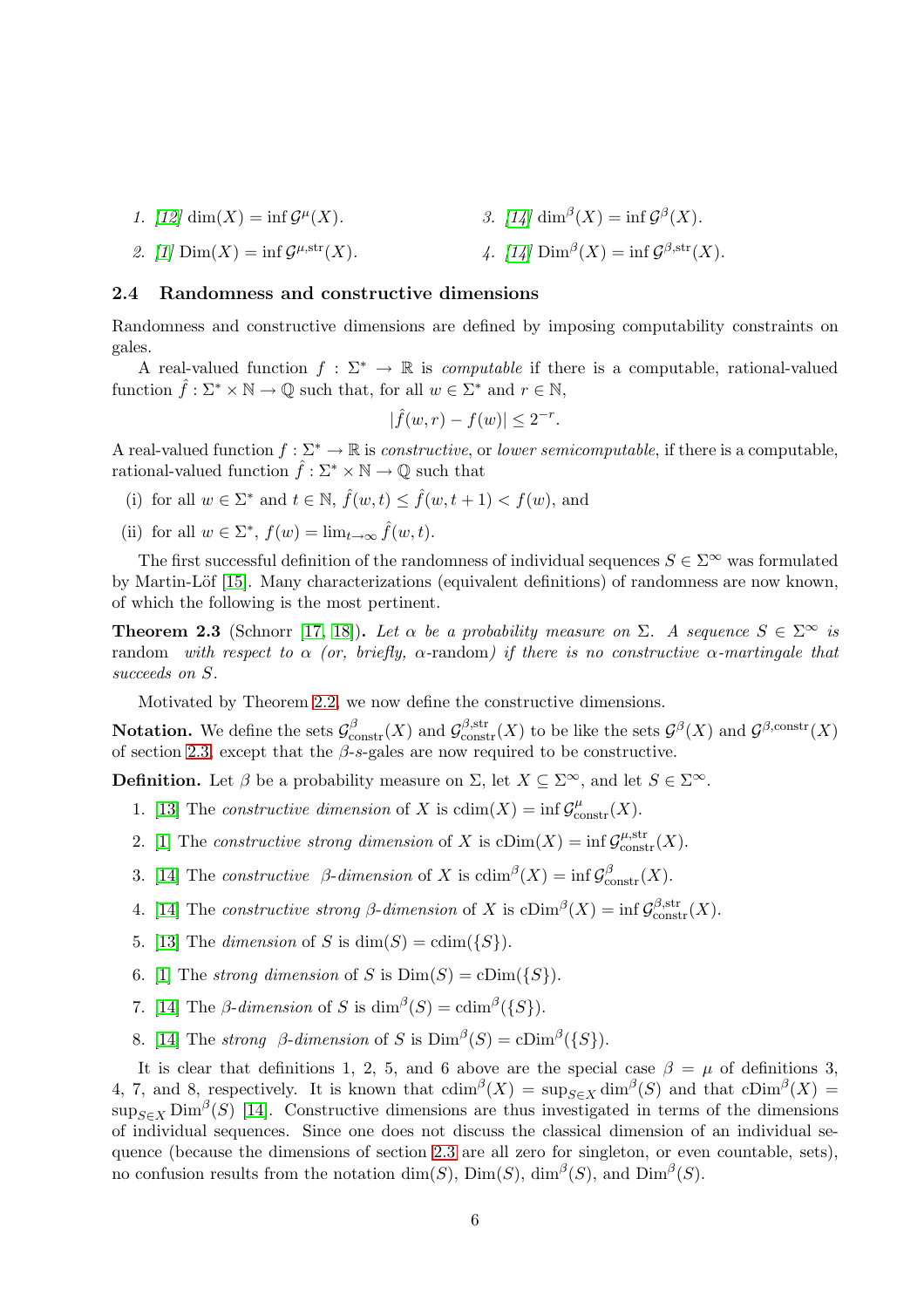#### <span id="page-6-0"></span>2.5 Normality and finite-state dimensions

The preceding section developed the constructive dimensions as effective versions of the classical dimensions of section [2.3.](#page-4-1) We now introduce the even more effective finite-state dimensions.

**Notation.**  $\Delta_0(\Sigma)$  is the set of all rational-valued probability measure on  $\Sigma$ .

**Definition** ([\[19,](#page-13-10) [8,](#page-12-8) [6\]](#page-12-5)). A *finite-state gambler* (*FSG*) is a 4-tuple

$$
G=(Q,\delta,q_0,B),
$$

where Q is a finite set of states,  $\delta: Q \times \Sigma \to Q$  is the transition function;  $q_0 \in Q$  is the initial state, and  $B: Q \to \Delta_{\mathbb{Q}}(\Sigma)$  is the betting function.

The transition structure  $(Q, \delta, q_0)$  here works as in any deterministic finite-state automaton. For  $w \in \Sigma^*$ , we write  $\delta(w)$  for the state reached by starting at  $q_0$  and processing w according to  $\delta$ .

Intuitively, if the above FSG is in state  $q \in Q$ , then, for each  $a \in \Sigma$ , it bets the fraction  $B(q)(a)$ of its current capital that the next input symbol is an a. The payoffs are determined as follows.

**Definition.** Let  $G = (Q, \delta, q_0, B)$  be an FSG.

1. The martingale of G is the function  $d_G : \Sigma^* \to [0, \infty)$  defined by the recursion

$$
d_G(\lambda)=1,
$$

$$
d_G(wa) = kd_G(w)B(\delta(w))(a)
$$

for all  $w \in \Sigma^*$  and  $a \in \Sigma$ .

2. If  $\beta$  is a probability measure on  $\Sigma$  and  $s \in [0,\infty)$ , then the s- $\beta$ -gale of G is the function  $d_{G,\beta}^{(s)}: \Sigma^* \to [0,\infty)$  defined by

$$
d_{G,\beta}^{(s)}(w) = \frac{\mu(w)}{\beta(w)^s} d_G(w)
$$

for all  $w \in \Sigma^*$ .

It is easy to verify that  $d_G = d_{G,\mu}^{(1)}$  is a martingale. It follows by Observation [2.1](#page-3-2) that  $d_{G,\beta}^{(1)}$  is an  $s-\beta$ -gale.

**Definition.** A *finite-state s-β-gale* is an *s-β*-gale of the form  $d_{G,\beta}^{(s)}$  for some FSG  $G$ .

**Notation.** We define the sets  $\mathcal{G}_{\text{FS}}^{\beta}(X)$  and  $\mathcal{G}_{\text{FS}}^{\beta,\text{str}}(X)$  to be like the sets  $\mathcal{G}^{\beta}(X)$  and  $\mathcal{G}^{\beta,\text{str}}(X)$  of section [2.3,](#page-4-1) except that the  $s-\beta$ -gales are now required to be finite-state.

**Definition.** Let  $\beta$  be a probability measure on  $\Sigma$ , and let  $S \in \Sigma^{\infty}$ .

- 1. [\[6\]](#page-12-5) The *finite-state dimension* of S is  $\dim_{\text{FS}}(S) = \inf \mathcal{G}^{\mu}_{\text{FS}}(\{S\}).$
- 2. [\[1\]](#page-12-1) The *finite-state strong dimension* of S is  $\text{Dim}_{\text{FS}}(S) = \inf \mathcal{G}_{\text{FS}}^{\mu, \text{str}}(\{S\}).$
- 3. The finite-state  $\beta$ -dimension of S is  $\dim_{\text{FS}}^{\beta}(S) = \inf \mathcal{G}_{\text{FS}}^{\beta}(\{S\}).$
- 4. The finite-state strong  $\beta$ -dimension of S is  $\text{Dim}_{\text{FS}}^{\beta}(S) = \inf \mathcal{G}_{\text{FS}}^{\beta, \text{str}}(\{S\}).$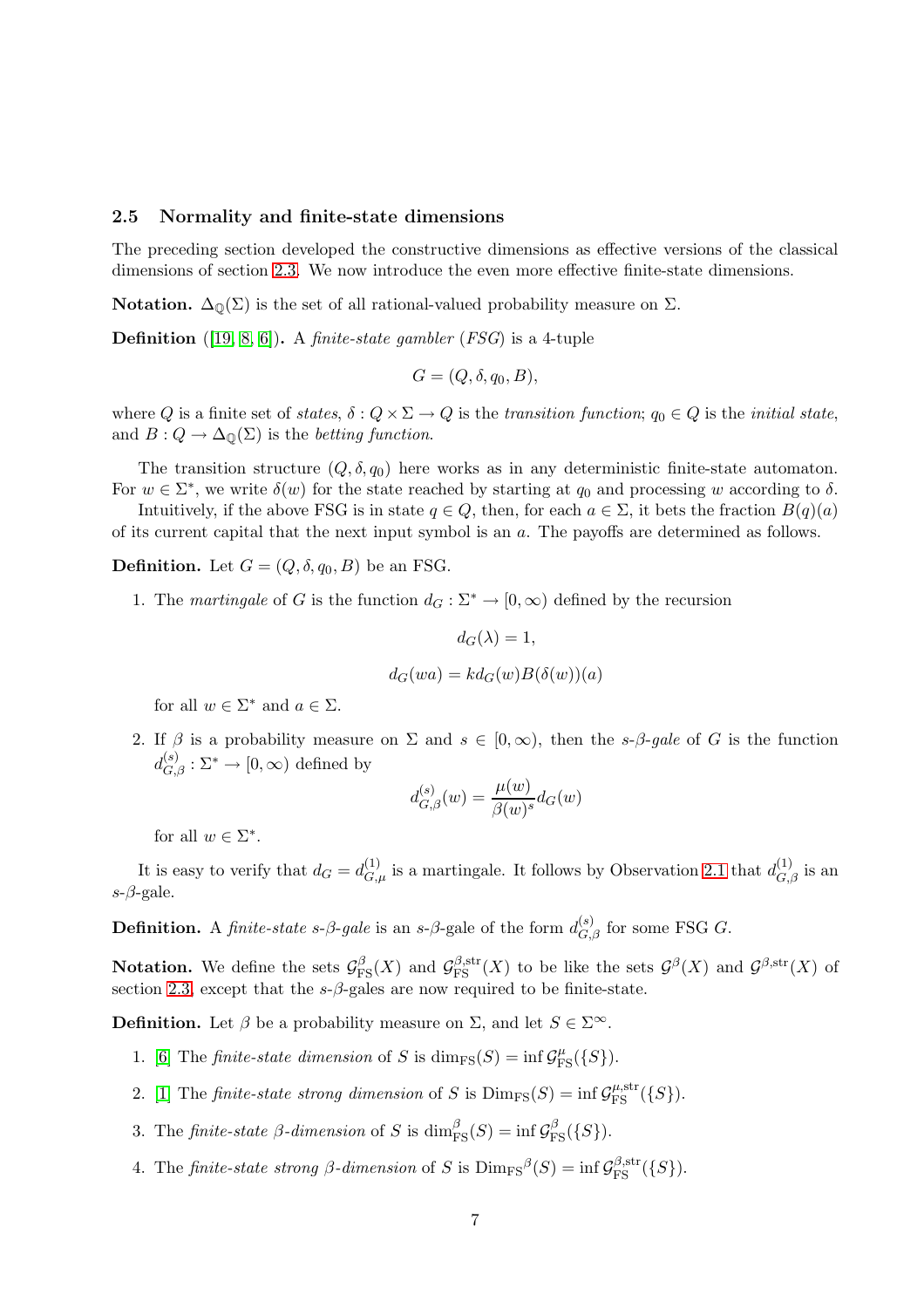We now turn to some ideas based on asymptotic frequencies of strings in a given sequence. For nonempty strings  $w, x \in \Sigma^*$ , we write

$$
\#_{\Box}(w, x) = \left| \left\{ m \le \frac{|x|}{|w|} - 1 \right| x[m|w|..(m+1)|w| - 1] = w \right\} \right|
$$

for the number of block occurrences of w in x. For each sequence  $S \in \Sigma^{\infty}$ , each positive integer n, and each nonempty  $w \in \Sigma^{\leq n}$ , the *nth block frequency* of w in S is

$$
\pi_{S,n}(w) = \frac{\# \Box(w, S[0..n|w|-1])}{n}
$$

.

Note that, for each n and l, the restriction  $\pi_{S,n}^{(l)}$  of  $\pi_{S,n}$  to  $\Sigma^l$  is a probability measure on  $\Sigma^l$ .

**Definition.** Let  $\alpha$  be a probability measure on  $\Sigma$ , let  $S \in \Sigma^{\infty}$ , and let  $0 < l \in \mathbb{N}$ .

- 1. S is  $\alpha$ -l-normal in the sense of Borel if, for all  $w \in \Sigma^l$ ,  $\lim_{n \to \infty} \pi_{S,n}(w) = \alpha(w)$ .
- 2. S is  $\alpha$ -normal in the sense of Borel if S is  $\alpha$ -l-normal for all  $0 < l \in \mathbb{N}$ .
- 3. [\[3\]](#page-12-6) S is normal in the sense of Borel if S is  $\mu$ -normal.
- 4. S has asymptotic frequency  $\alpha$ , and we write  $S \in \text{FREQ}^{\alpha}$ , if S is  $\alpha$ -1-normal.

**Theorem 2.4** ([\[19,](#page-13-10) [4\]](#page-12-9)). For each probability measure  $\alpha$  on  $\Sigma$  and each  $S \in \Sigma^{\infty}$ , the following three conditions are equivalent.

- (1) S is  $\alpha$ -normal.
- (2) No finite-state  $\alpha$ -martingale succeeds on S.
- (3)  $\dim_{\text{FS}}^{\alpha}(S) = 1$ .

The equivalence of (1) and (2) where  $\alpha = \mu$  was proven in [\[19\]](#page-13-10). The equivalence of (2) and (3) when  $\alpha = \mu$  was noted in [\[4\]](#page-12-9). The extensions of these facts to arbitrary  $\alpha$  is routine.

For each  $S \in \Sigma^{\infty}$  and  $0 < l \in \mathbb{N}$ , the *l*th normalized lower and upper block entropy rates of S are

$$
H_l^-(S) = \frac{1}{l \log k} \liminf_{n \to \infty} \mathcal{H}(\pi_{S,n}^{(l)})
$$

and

$$
H_l^+(S) = \frac{1}{l \log k} \limsup_{n \to \infty} \mathcal{H}(\pi_{S,n}^{(l)}),
$$

<span id="page-7-0"></span>respectively.

We use the following result in section [5.](#page-11-0)

Theorem 2.5 ([\[4\]](#page-12-9)). Let  $S \in \Sigma^{\infty}$ .

- 1.  $\dim_{\text{FS}}(S) = \inf_{0 < l \in \mathbb{N}} H_l^-(S)$ .
- 2. Dim<sub>FS</sub> $(S)$  = inf<sub>0<leN</sub> H<sub>l</sub><sup>+</sup>  $_{l}^{+}(S).$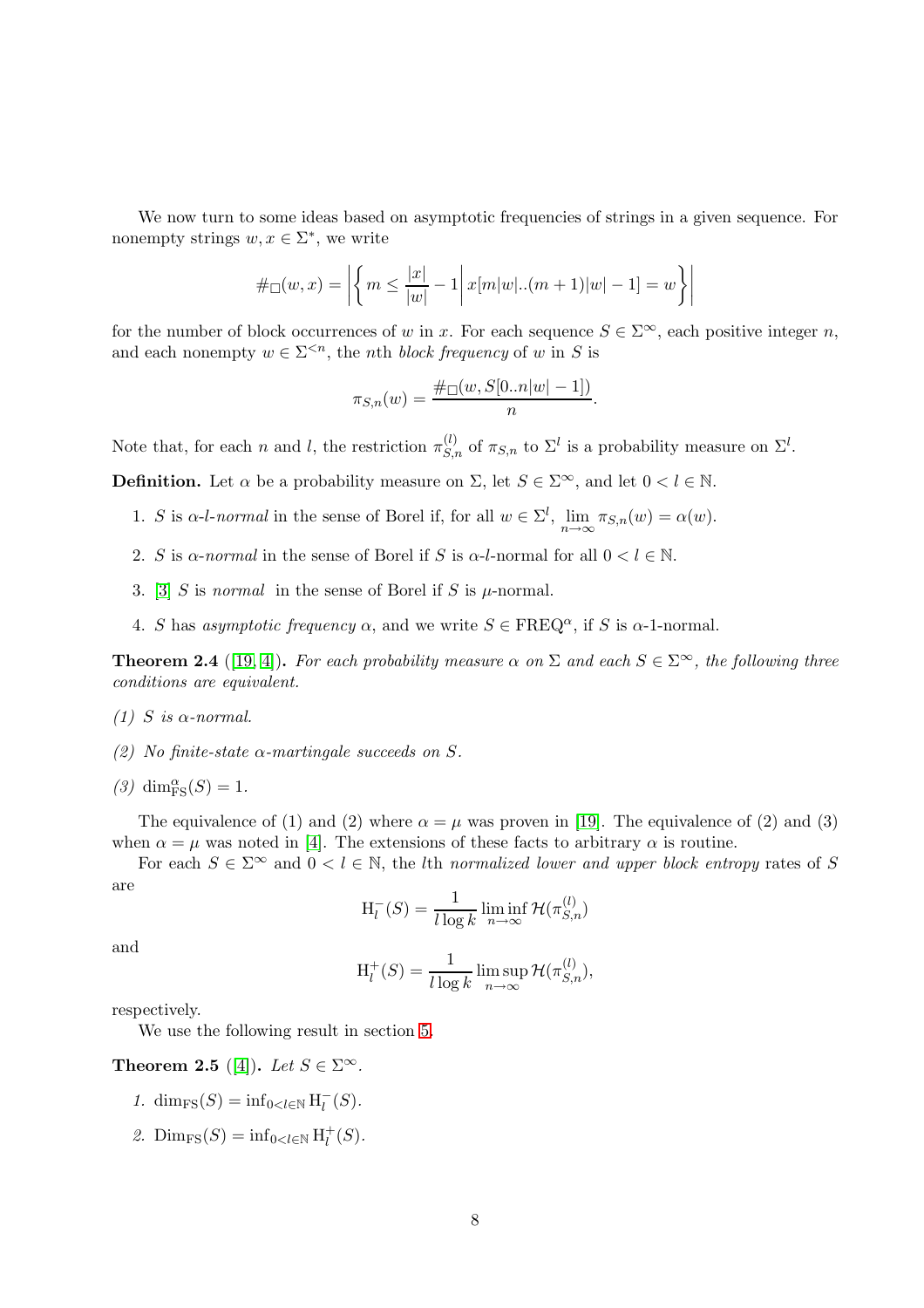#### <span id="page-8-1"></span>2.6 Kolmogorov complexity and finite-state compression

We now review known characterizations of constructive and finite-state dimensions that are based on data compression ideas.

<span id="page-8-2"></span>The Kolmogorov complexity K(w) of a string  $w \in \Sigma^*$  is the minimum length of a program  $\pi \in \{0,1\}^*$  for which  $U(\pi) = w$ , where U is a fixed universal self-delimiting Turing machine [\[11\]](#page-12-2).

**Theorem 2.6.** Let  $\beta$  be a probability measure on  $\Sigma$ , and let  $S \in \Sigma^{\infty}$ .

1. 
$$
[16] \dim(S) = \liminf_{w \to S} \frac{K(w)}{|w|\log k}
$$
.  
\n2.  $[1] \dim(S) = \limsup_{w \to S} \frac{K(w)}{|w|\log k}$ .  
\n3.  $[14] \dim^{\beta}(S) = \liminf_{w \to S} \frac{K(w)}{\mathcal{I}_{\beta}(w)}$ .  
\n4.  $[14] \dim^{\beta}(S) = \limsup_{w \to S} \frac{K(w)}{\mathcal{I}_{\beta}(w)}$ .

**Definition** ([\[20\]](#page-13-5)). 1. A *finite-state compressor* (FSC) is a 4-tuple

$$
C=(Q,\delta,q_0,\nu),
$$

where Q,  $\delta$ , and  $q_0$  are as in the FSG definition, and  $\nu: Q \times \Sigma \to \{0,1\}^*$  is the output function.

2. The *output* of an FSC  $C = (Q, \delta, q_0, \nu)$  on an input  $w \in \Sigma^*$  is the string  $C(w) \in \{0,1\}^*$ defined by the recursion

$$
C(\lambda) = \lambda,
$$
  

$$
C(wa) = C(w)\nu(\delta(w), a)
$$

for all  $w \in \Sigma^*$  and  $a \in \Sigma$ .

3. An information-lossless finite-state compressor (ILFSC) is an FSC for which the function

$$
\Sigma^* \to \{0,1\}^* \times Q
$$
  

$$
w \mapsto (C(w), \delta(w))
$$

is one-to-one.

<span id="page-8-4"></span>Theorem 2.7. Let  $S \in \Sigma^{\infty}$ .

- 1. [\[6\]](#page-12-5) dim<sub>FS</sub>(S) = inf<sub>C</sub> lim inf<sub>w→S</sub>  $\frac{|C(w)|}{|w|\log p}$  $\frac{|C(w)|}{|w| \log k}$ .
- 2. [\[1\]](#page-12-1)  $\text{Dim}_{\text{FS}}(S) = \inf_C \limsup_{w \to S} \frac{|C(w)|}{|w|\log P}$  $\frac{|C(w)|}{|w| \log k}$ .

# <span id="page-8-0"></span>3 Divergence formula for randomness and constructive dimensions

<span id="page-8-3"></span>This section proves the divergence formula for  $\alpha$ -randomness, constructive  $\beta$ -dimension, and constructive strong β-dimension. The key point here is that the Kolmogorov complexity characterizations of these  $\beta$ -dimensions reviewed in section [2.6](#page-8-1) immediately imply the following fact.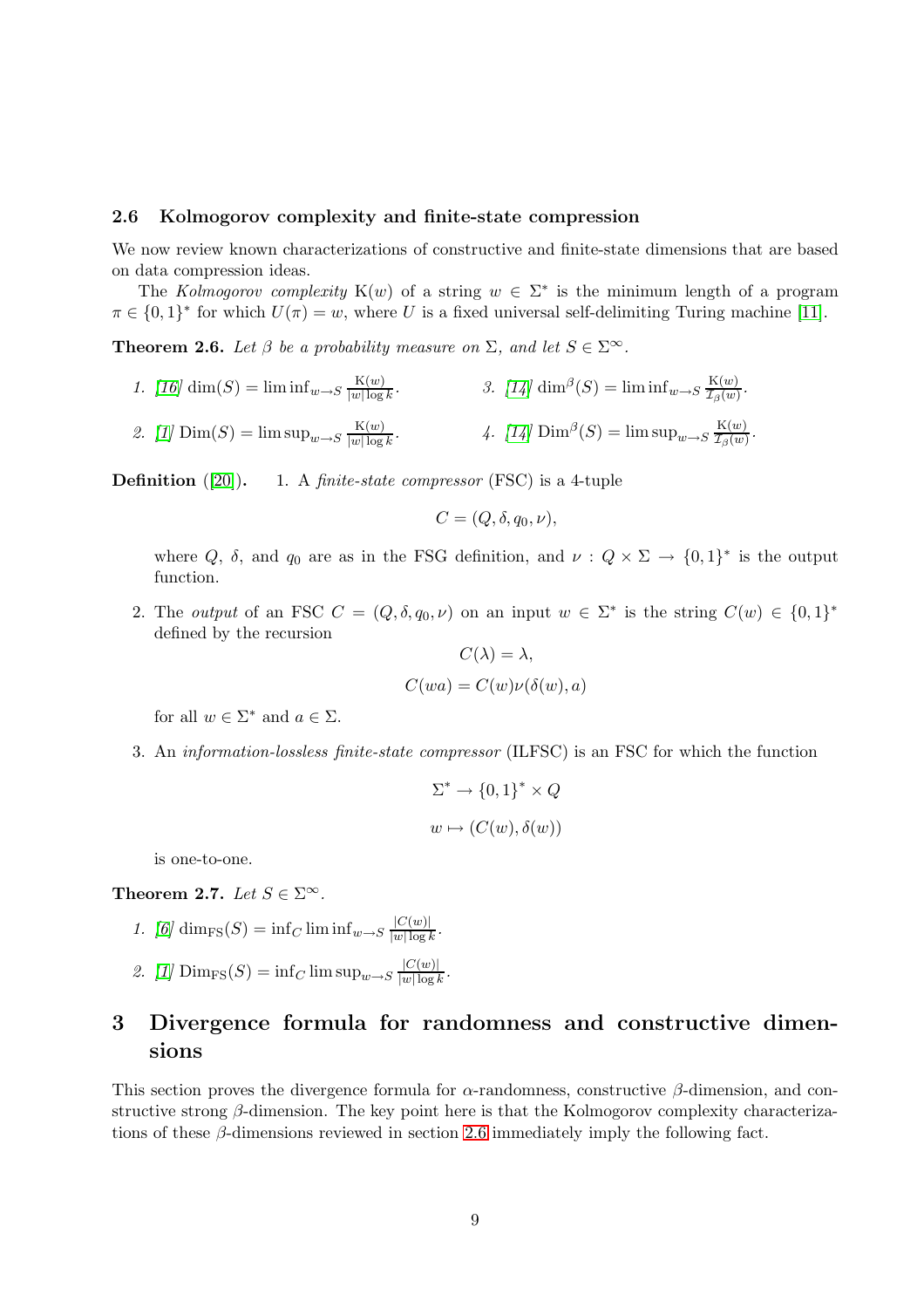**Lemma 3.1.** If  $\alpha$  and  $\beta$  are computable, positive probability measure on  $\Sigma$ , then, for all  $S \in \Sigma^{\infty}$ ,

$$
\liminf_{w \to S} \frac{\mathcal{I}_{\alpha}(w)}{\mathcal{I}_{\beta}(w)} \le \frac{\dim^{\beta}(S)}{\dim^{\alpha}(S)} \le \limsup_{w \to S} \frac{\mathcal{I}_{\alpha}(w)}{\mathcal{I}_{\beta}(w)},
$$

and

$$
\liminf_{w \to S} \frac{\mathcal{I}_{\alpha}(w)}{\mathcal{I}_{\beta}(w)} \le \frac{\text{Dim}^{\beta}(S)}{\text{Dim}^{\alpha}(S)} \le \limsup_{w \to S} \frac{\mathcal{I}_{\alpha}(w)}{\mathcal{I}_{\beta}(w)}
$$

.

<span id="page-9-3"></span>The following lemma is crucial to our argument, both here and in section [5.](#page-11-0)

**Lemma 3.2** (frequency divergence lemma). If  $\alpha$  and  $\beta$  are positive probability measures on  $\Sigma$ , then, for all  $S \in \text{FREG}^{\alpha}$ ,

$$
\mathcal{I}_{\beta}(w) = (\mathcal{H}(\alpha) + \mathcal{D}(\alpha||\beta))|w| + o(|w|)
$$

as  $w \rightarrow S$ .

<span id="page-9-0"></span>The next lemma gives a simple relationship between the constructive  $\beta$ -dimension and the constructive dimension of any sequence that is  $\alpha$ -1-normal.

**Lemma 3.3.** If  $\alpha$  and  $\beta$  are computable, positive probability measures on  $\Sigma$ , then, for all  $S \in$  $\text{FREQ}^{\alpha}$ ,

$$
\dim^{\beta}(S) = \frac{\dim(S)}{\mathcal{H}_k(\alpha) + \mathcal{D}_k(\alpha||\beta)},
$$

and

$$
\text{Dim}^{\beta}(S) = \frac{\text{Dim}(S)}{\mathcal{H}_k(\alpha) + \mathcal{D}_k(\alpha||\beta)}.
$$

<span id="page-9-1"></span>We now recall the following constructive strengthening of a 1949 theorem of Eggleston [\[7\]](#page-12-10).

**Theorem 3.4** ([\[13,](#page-13-2) [1\]](#page-12-1)). If  $\alpha$  is a computable probability measure on  $\Sigma$ , then, for every  $\alpha$ -random sequence  $R \in \Sigma^{\infty}$ ,

 $\dim(R) = \text{Dim}(R) = \mathcal{H}_k(\alpha).$ 

<span id="page-9-2"></span>The main result of this section is now clear.

**Theorem 3.5** (divergence formula for randomness and constructive dimensions). If  $\alpha$  and  $\beta$  are computable, positive probability measures on  $\Sigma$ , then, for every  $\alpha$ -random sequence  $R \in \Sigma^{\infty}$ ,

$$
\dim^{\beta}(R) = \text{Dim}^{\beta}(R) = \frac{\mathcal{H}(\alpha)}{\mathcal{H}(\alpha) + \mathcal{D}(\alpha||\beta)}.
$$

Proof. This follows immediately from Lemma [3.3](#page-9-0) and Theorem [3.4.](#page-9-1)

We note that  $\mathcal{D}(\alpha||\mu) = \log k - \mathcal{H}(\alpha)$ , so Theorem [3.4](#page-9-1) is the case  $\beta = \mu$  of Theorem [3.5.](#page-9-2)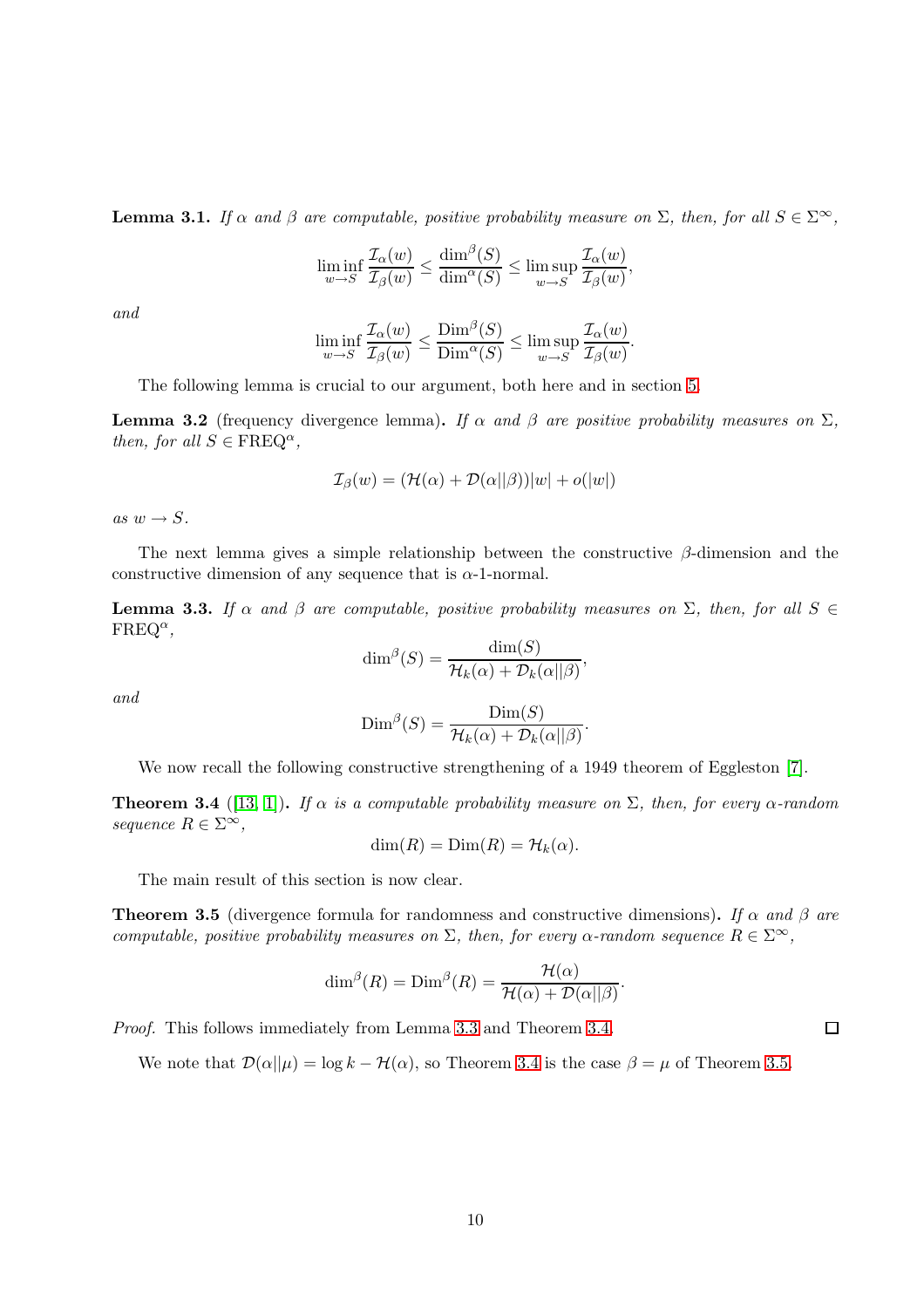## <span id="page-10-0"></span>4 Finite-state dimensions and data compression

This section proves finite-state compression characterizations of finite-state  $\beta$ -dimension and finitestate strong  $\beta$ -dimension that are analogous to the characterizations given by parts 3 and 4 of Theorem [2.6.](#page-8-2) Our argument uses the following two technical lemmas, which are proven in the technical appendix.

<span id="page-10-5"></span>**Lemma 4.1.** Let  $\beta$  be a positive probability measure on  $\Sigma$ , and let C be an ILFSC. Assume that  $I \subseteq \Sigma^*$ ,  $s > 0$ , and  $\epsilon > 0$  have the property that, for all  $w \in I$ ,

<span id="page-10-4"></span>
$$
s \ge \frac{|C(w)|}{\mathcal{I}_{\beta}(w)} + \epsilon. \tag{4.1}
$$

Then there exist an FSG G and a real number  $\delta > 0$  such that, for all sufficiently long strings  $w \in I$ ,

<span id="page-10-11"></span>
$$
d_{G,\beta}^{(s)}(w) \ge 2^{\delta|w|}.\tag{4.2}
$$

<span id="page-10-8"></span>**Lemma 4.2.** Let  $\beta$  be a positive probability measure on  $\Sigma$ , and let G be an FSG. Assume that  $I \subseteq \Sigma^*$ ,  $s > 0$ , and  $\epsilon > 0$  have the property that, for all  $w \in I$ ,

<span id="page-10-7"></span>
$$
d_{G,\beta}^{(s-2\epsilon)}(w) \ge 1.
$$
\n(4.3)

Then there is an ILFSC C such that, for all  $w \in I$ ,

<span id="page-10-9"></span>
$$
|C(w)| \le s\mathcal{I}_{\beta}(w). \tag{4.4}
$$

<span id="page-10-10"></span>We now prove the main result of this section.

**Theorem 4.3** (compression characterizations of finite-state  $\beta$ -dimensions). If  $\beta$  is a positive probability measure on  $\Sigma$ , then, for each sequence  $S \in \Sigma^{\infty}$ ,

<span id="page-10-1"></span>
$$
\dim_{\text{FS}}^{\beta}(S) = \inf_{C} \liminf_{w \to S} \frac{|C(w)|}{\mathcal{I}_{\beta}(w)},\tag{4.5}
$$

and

<span id="page-10-2"></span>
$$
\text{Dim}_{\text{FS}}^{\beta}(S) = \inf_{C} \limsup_{w \to S} \frac{|C(w)|}{\mathcal{I}_{\beta}(w)},\tag{4.6}
$$

where the infima are taken over all ILFCSs C.

*Proof.* Let  $\beta$  and S be as given. We first prove that the left-hand sides of [\(4.5\)](#page-10-1) and [\(4.6\)](#page-10-2) do not exceed the right-hand sides. For this, let  $C$  be an ILFSC. It suffices to show that

<span id="page-10-3"></span>
$$
\dim_{\text{FS}}^{\beta}(S) \le \liminf_{w \to S} \frac{|C(w)|}{\mathcal{I}_{\beta}(w)}\tag{4.7}
$$

and

<span id="page-10-6"></span>
$$
\text{Dim}_{\text{FS}}^{\beta}(S) \le \limsup_{w \to S} \frac{|C(w)|}{\mathcal{I}_{\beta}(w)}.\tag{4.8}
$$

To see that  $(4.7)$  holds, let s exceed the right-hand side. Then there exist an infinite set I of prefixes of S and an  $\epsilon > 0$  such that [\(4.1\)](#page-10-4) holds for all  $w \in I$ . It follows by Lemma [4.1](#page-10-5) that there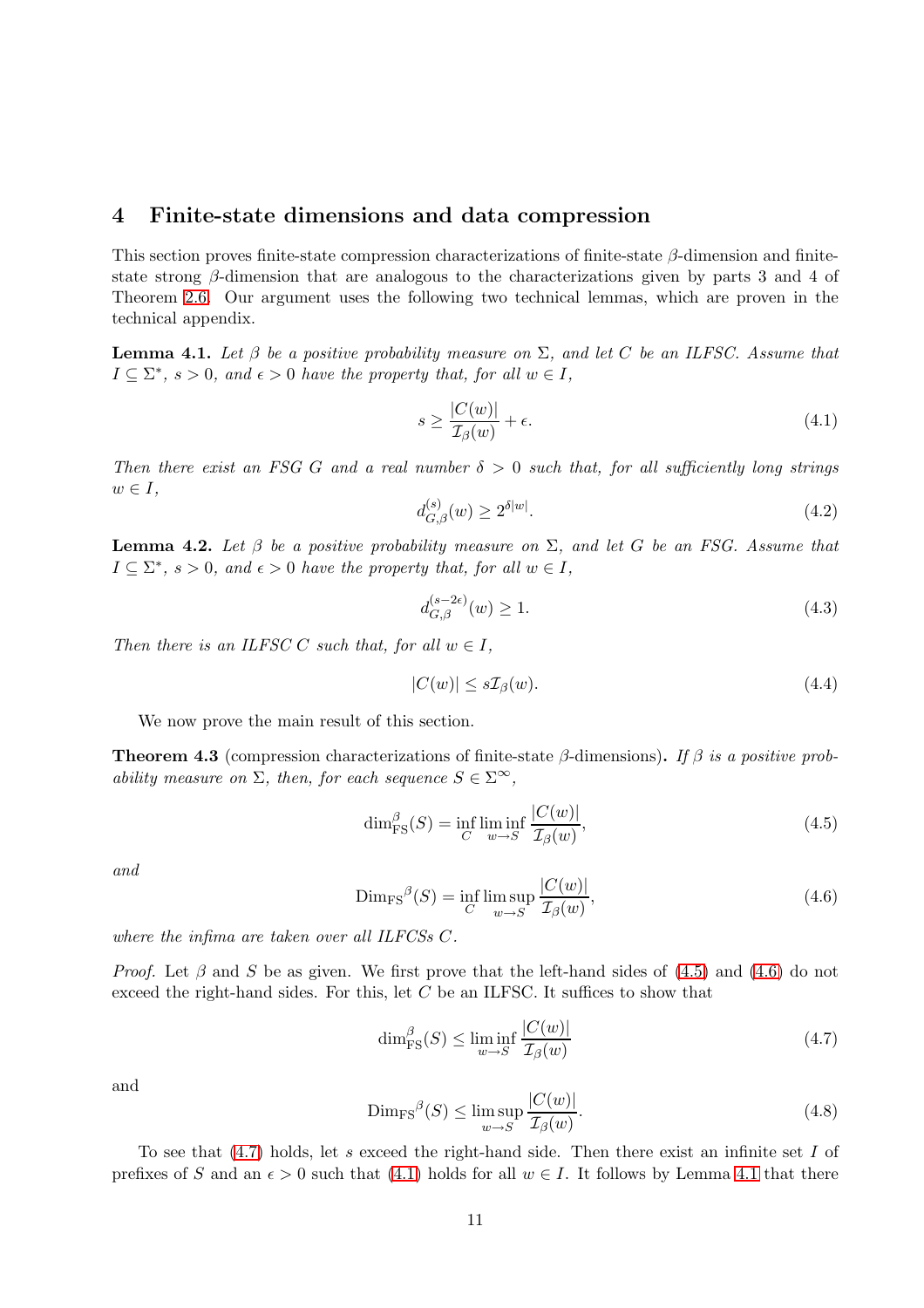exist an FSG G and a  $\delta > 0$  such that, for all sufficiently long  $w \in I$ ,  $d_{G,\beta}(w) \geq 2^{\delta |w|}$ . Since I is infinite and  $\delta > 0$ , this implies that  $S \in S^{\infty}[d_{G,\beta}^{(s)}]$ , whence  $\dim_{\text{FS}}^{\beta}(S) \leq s$ . This establishes [\(4.7\)](#page-10-3).

The proof that  $(4.8)$  holds is identical to the preceding paragraph, except that I is now a cofinite set of prefixes of  $S$ , so  $S \in S_{\text{str}}^{\infty}[d_{G,\beta}^{(s)}].$ 

It remains to be shown that the right-hand sides of  $(4.5)$  and  $(4.6)$  do not exceed the left-hand sides. To see this for [\(4.5\)](#page-10-1), let  $s > \dim_{\text{FS}}^{\beta}(S)$ . It suffices to show that there is an ILFSC C such that

<span id="page-11-1"></span>
$$
\liminf_{w \to S} \frac{|C(w)|}{\mathcal{I}_{\beta}(w)} \le s. \tag{4.9}
$$

By our choice of s there exists  $\epsilon > 0$  such that  $s - 2\epsilon > \dim_{\text{FS}}^{\beta}(S)$ . This implies that there is an infinite set I of prefixes of S such that [\(4.3\)](#page-10-7) holds for all  $w \in I$ . Choose C for G, I, S, and  $\epsilon$  as in Lemma [4.2.](#page-10-8) Then

<span id="page-11-2"></span>
$$
\liminf_{w \to S} \frac{|C(w)|}{\mathcal{I}_{\beta}(w)} \le \inf_{w \in I} \frac{|C(w)|}{\mathcal{I}_{\beta}(w)} \le s \tag{4.10}
$$

by  $(4.4)$ , so  $(4.9)$  holds.

The proof that the right-hand side of [\(4.6\)](#page-10-2) does not exceed the left-hand side is identical to the preceding paragraph, except that the limits inferior in [\(4.9\)](#page-11-1) and [\(4.10\)](#page-11-2) are now limits superior, and the set  $I$  is now a cofinite set of prefixes of  $S$ . □

## <span id="page-11-0"></span>5 Divergence formula for normality and finite-state dimensions

This section proves the divergence formula for  $\alpha$ -normality, finite-state  $\beta$ -dimension, and finitestate strong  $\beta$ -dimension. As should now be clear, Theorem [4.3](#page-10-10) enables us to proceed in analogy with section [3.](#page-8-0)

<span id="page-11-5"></span>**Lemma 5.1.** If  $\alpha$  and  $\beta$  are positive probability measures on  $\Sigma$ , then, for all  $S \in \Sigma^{\infty}$ ,

$$
\liminf_{w \to S} \frac{\mathcal{I}_{\alpha}(w)}{\mathcal{I}_{\beta}(w)} \le \frac{\dim_{\text{FS}}^{\beta}(S)}{\dim_{\text{FS}}^{\alpha}(S)} \le \limsup_{w \to S} \frac{\mathcal{I}_{\alpha}(w)}{\mathcal{I}_{\beta}(w)},\tag{5.1}
$$

and

$$
\liminf_{w \to S} \frac{\mathcal{I}_{\alpha}(w)}{\mathcal{I}_{\beta}(w)} \le \frac{\text{Dim}_{\text{FS}}{}^{\beta}(S)}{\text{Dim}_{\text{FS}}{}^{\alpha}(S)} \le \limsup_{w \to S} \frac{\mathcal{I}_{\alpha}(w)}{\mathcal{I}_{\beta}(w)}.
$$
\n(5.2)

.

<span id="page-11-3"></span>**Lemma 5.2.** If  $\alpha$  and  $\beta$  are positive probability measures on  $\Sigma$ , then, for all  $S \in \text{FREQ}^{\alpha}$ ,

$$
\dim_{\text{FS}}^{\beta}(S) = \frac{\dim_{\text{FS}}(S)}{\mathcal{H}_k(\alpha) + \mathcal{D}_k(\alpha||\beta)},
$$

and

$$
\mathrm{Dim}_{\mathrm{FS}}{}^{\beta}(S) = \frac{\mathrm{Dim}_{\mathrm{FS}}(S)}{\mathcal{H}_k(\alpha) + \mathcal{D}_k(\alpha||\beta)}
$$

<span id="page-11-4"></span>We next prove a finite-state analog of Theorem [3.4.](#page-9-1)

**Theorem 5.3.** If  $\alpha$  is a probability measure on  $\Sigma$ , then, for every  $\alpha$ -normal sequence  $R \in \Sigma^{\infty}$ ,

$$
\dim_{\text{FS}}(R) = \text{Dim}_{\text{FS}}(R) = \mathcal{H}_k(\alpha).
$$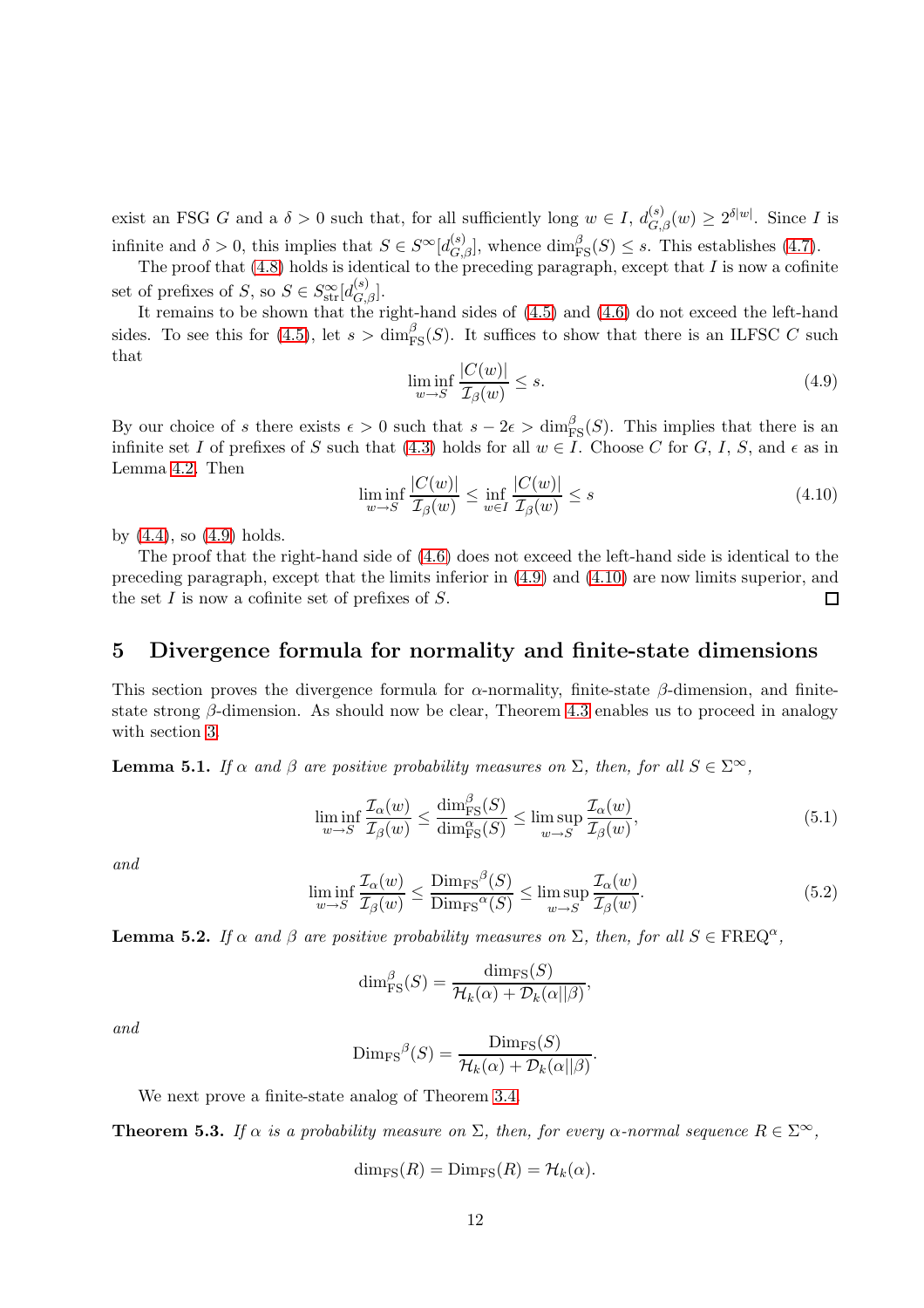<span id="page-12-11"></span>We now have our third main theorem.

**Theorem 5.4** (divergence theorem for normality and finite-state dimensions). If  $\alpha$  and  $\beta$  are positive probability measures on  $\Sigma$ , then, for every  $\alpha$ -normal sequence  $R \in \Sigma^{\infty}$ ,

$$
\dim_{\operatorname{FS}}^{\beta}(R) = \operatorname{Dim}_{\operatorname{FS}}^{\beta}(R) = \frac{\mathcal{H}(\alpha)}{\mathcal{H}(\alpha) + \mathcal{D}(\alpha||\beta)}.
$$

Proof. This follows immediately from Lemma [5.2](#page-11-3) and Theorem [5.3.](#page-11-4)

We again note that  $\mathcal{D}(\alpha||\beta) = \log k - \mathcal{H}(\alpha)$ , so Theorem [5.3](#page-11-4) is the case  $\beta = \mu$  of Theorem [5.4.](#page-12-11)

Acknowledgments. I thank Xiaoyang Gu and Elvira Mayordomo for useful discussions.

## <span id="page-12-1"></span>References

- [1] K. B. Athreya, J. M. Hitchcock, J. H. Lutz, and E. Mayordomo. Effective strong dimension, algorithmic information, and computational complexity. SIAM Journal on Computing, 37:671– 705, 2007.
- <span id="page-12-6"></span><span id="page-12-4"></span>[2] P. Billingsley. Hausdorff dimension in probability theory. Illinois Journal of Mathematics, 4:187–209, 1960.
- [3] E. Borel. Sur les probabilités dénombrables et leurs applications arithmétiques. Rend. Circ. Mat. Palermo, 27:247–271, 1909.
- <span id="page-12-9"></span>[4] C. Bourke, J. M. Hitchcock, and N. V. Vinodchandran. Entropy rates and finite-state dimension. Theoretical Computer Science, 349(3):392–406, 2005.
- <span id="page-12-7"></span><span id="page-12-5"></span>[5] T. M. Cover and J. A. Thomas. Elements of Information Theory. John Wiley & Sons, Inc., second edition, 2006.
- <span id="page-12-10"></span>[6] J. J. Dai, J. I. Lathrop, J. H. Lutz, and E. Mayordomo. Finite-state dimension. Theoretical Computer Science, 310:1–33, 2004.
- <span id="page-12-8"></span>[7] H. Eggleston. The fractional dimension of a set defined by decimal properties. Quarterly Journal of Mathematics, Oxford Series 20:31–36, 1949.
- <span id="page-12-0"></span>[8] M. Feder. Gambling using a finite state machine. IEEE Transactions on Information Theory, 37:1459–1461, 1991.
- [9] F. Hausdorff. Dimension und äusseres Mass. *Mathematische Annalen*, 79:157–179, 1919. English translation.
- <span id="page-12-3"></span>[10] J. M. Hitchcock. Effective Fractal Dimension Bibliography, [http://www.cs.uwyo.edu/](http://www.cs.uwyo.edu/~jhitchco/bib/dim.shtml) ∼jhitchco/bib/dim.shtml (current October, 2008).
- <span id="page-12-2"></span>[11] M. Li and P. M. B. Vitányi. An Introduction to Kolmogorov Complexity and its Applications. Springer-Verlag, Berlin, 1997. Second Edition.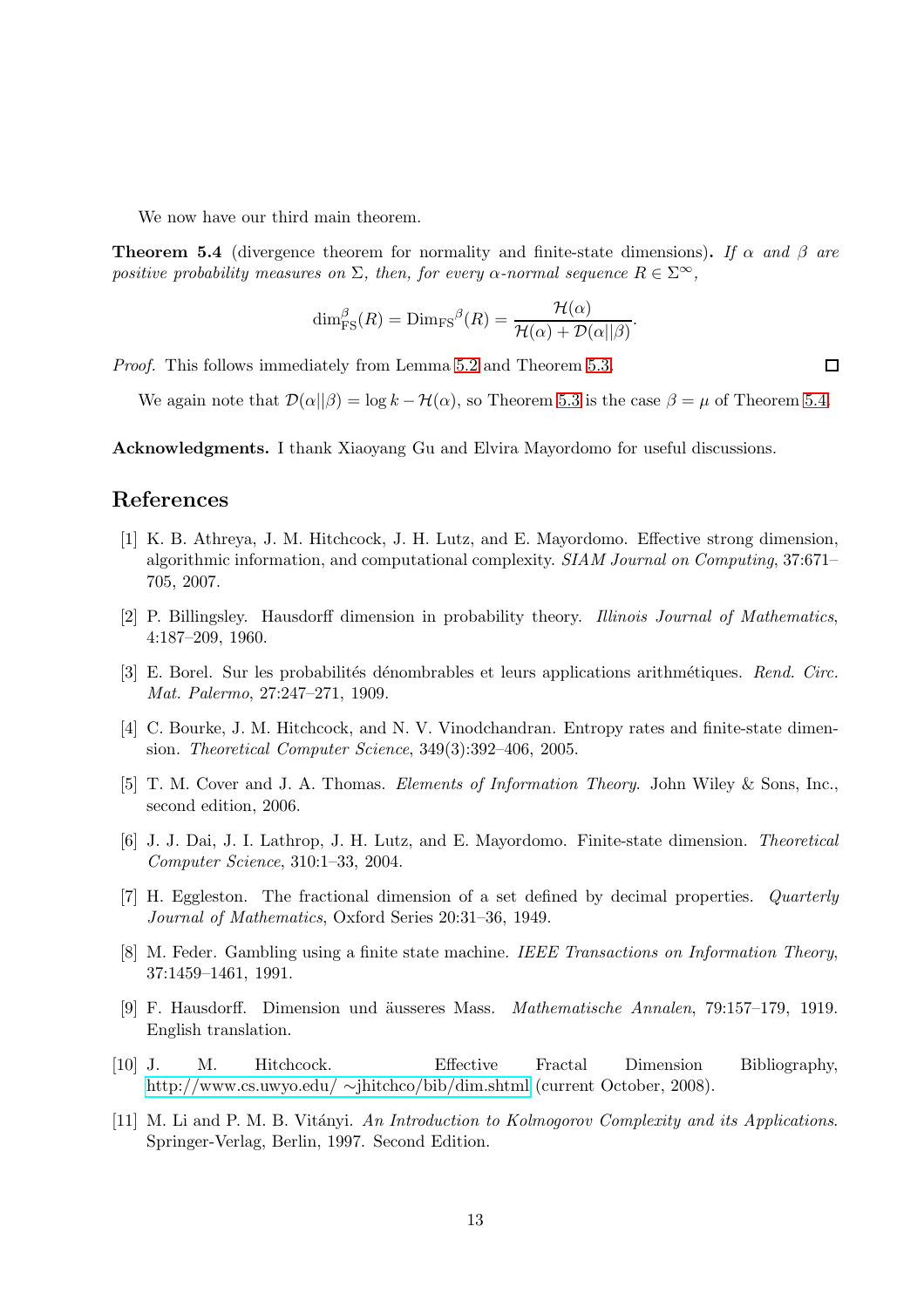- <span id="page-13-6"></span><span id="page-13-2"></span>[12] J. H. Lutz. Dimension in complexity classes. SIAM Journal on Computing, 32:1236–1259, 2003.
- <span id="page-13-4"></span>[13] J. H. Lutz. The dimensions of individual strings and sequences. Information and Computation, 187:49–79, 2003.
- <span id="page-13-7"></span>[14] J. H. Lutz and E. Mayordomo. Dimensions of points in self-similar fractals. SIAM Journal on Computing, 38:1080–1112, 2008.
- <span id="page-13-3"></span>[15] P. Martin-Löf. The definition of random sequences. *Information and Control*, 9:602–619, 1966.
- <span id="page-13-8"></span>[16] E. Mayordomo. A Kolmogorov complexity characterization of constructive Hausdorff dimension. Information Processing Letters, 84(1):1–3, 2002.
- <span id="page-13-9"></span>[17] C. P. Schnorr. A unified approach to the definition of random sequences. Mathematical Systems Theory, 5:246–258, 1971.
- <span id="page-13-10"></span>[18] C. P. Schnorr. A survey of the theory of random sequences. In R. E. Butts and J. Hintikka, editors, Basic Problems in Methodology and Linguistics, pages 193–210. D. Reidel, 1977.
- <span id="page-13-5"></span>[19] C. P. Schnorr and H. Stimm. Endliche Automaten und Zufallsfolgen. Acta Informatica, 1:345– 359, 1972.
- <span id="page-13-1"></span>[20] C. E. Shannon. A mathematical theory of communication. Bell System Technical Journal, 27:379–423, 623–656, 1948.
- <span id="page-13-0"></span>[21] D. Sullivan. Entropy, Hausdorff measures old and new, and limit sets of geometrically finite Kleinian groups. Acta Mathematica, 153:259–277, 1984.
- [22] C. Tricot. Two definitions of fractional dimension. Mathematical Proceedings of the Cambridge Philosophical Society, 91:57–74, 1982.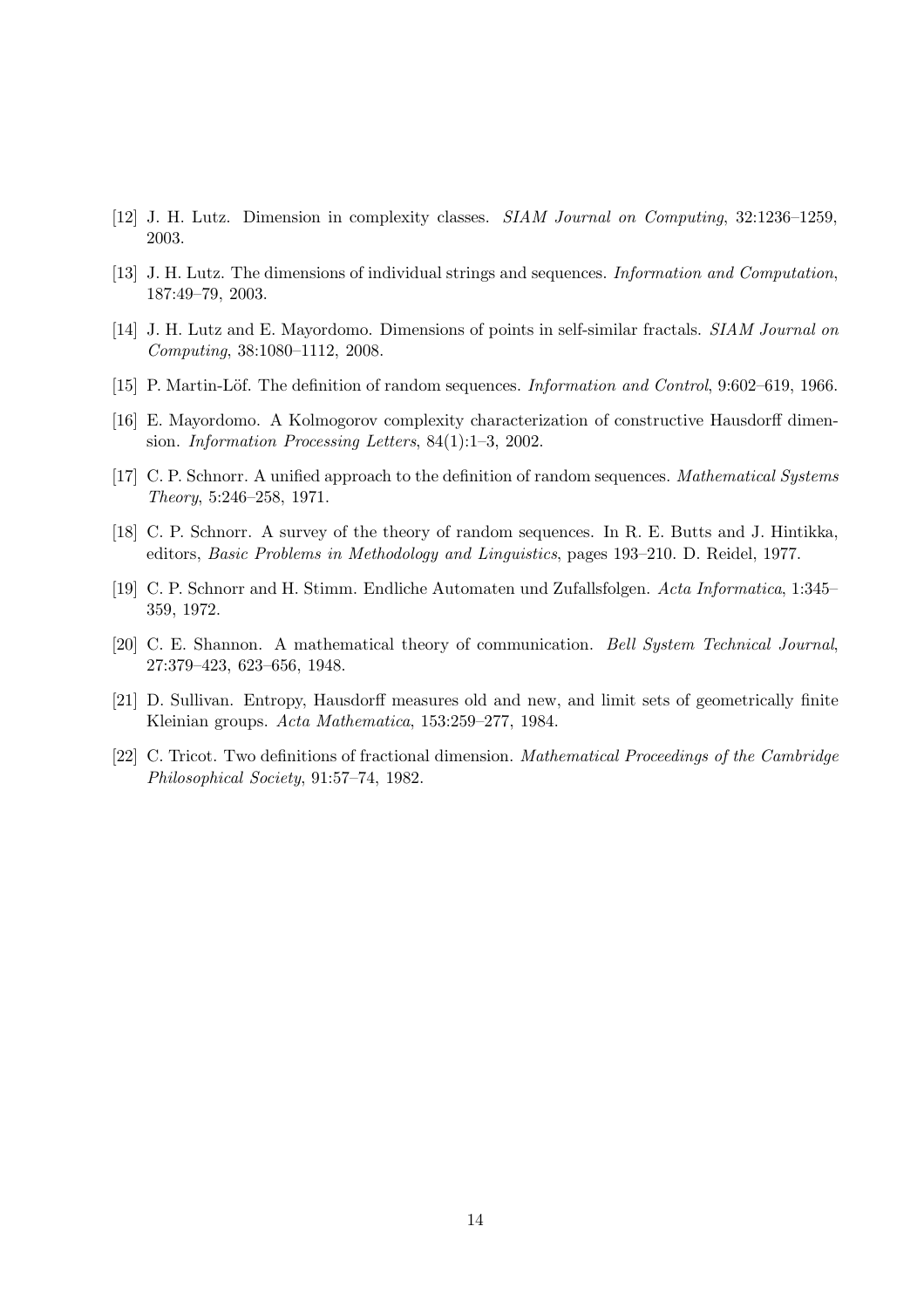# A Appendix – Various Proofs

**Proof of Lemma [3.2.](#page-9-3)** Assume the hypothesis, and let  $S \in \text{FREQ}^{\alpha}$ . Then, as  $w \to S$ , we have

$$
\mathcal{I}_{\beta}(w) = \sum_{i=0}^{|w|-1} \log \frac{1}{\beta(w[i])}
$$
  
\n
$$
= \sum_{a \in \Sigma} \#(a, w) \log \frac{1}{\beta(a)}
$$
  
\n
$$
= |w| \sum_{a \in \Sigma} \text{freq}_a(w) \log \frac{1}{\beta(a)}
$$
  
\n
$$
= |w| \sum_{a \in \Sigma} (\alpha(a) + o(1)) \log \frac{1}{\beta(a)}
$$
  
\n
$$
= |w| \sum_{a \in \Sigma} \alpha(a) \log \frac{1}{\beta(a)} + o(|w|)
$$
  
\n
$$
= |w| \sum_{a \in \Sigma} (\alpha(a) \log \frac{1}{\alpha(a)} + \alpha(a) \log \frac{\alpha(a)}{\beta(a)}) + o(|w|)
$$
  
\n
$$
= (\mathcal{H}(\alpha) + \mathcal{D}(\alpha||\beta)) |w| + o(|w|).
$$

**Proof of Lemma [3.3.](#page-9-0)** Let  $\alpha$ ,  $\beta$ , and S be as given. By the frequency divergence lemma, we have

$$
\frac{\mathcal{I}_{\mu}(w)}{\mathcal{I}_{\beta}(w)} = \frac{|w| \log k}{(\mathcal{H}(\alpha) + \mathcal{D}(\alpha||\beta))|w| + o(|w|)}
$$
\n
$$
= \frac{\log k}{\mathcal{H}(\alpha) + \mathcal{D}(\alpha||\beta) + o(1)}
$$
\n
$$
= \frac{\log k}{\mathcal{H}(\alpha) + \mathcal{D}(\alpha||\beta)} + o(1)
$$
\n
$$
= \frac{1}{\mathcal{H}_k(\alpha) + \mathcal{D}_k(\alpha||\beta)} + o(1)
$$

as  $w \rightarrow S$ . The present lemma follows from this and Lemma [3.1.](#page-8-3)

<span id="page-14-0"></span>The following lemma summarizes the first part of the proof of Theorem [2.7.](#page-8-4)

**Lemma A.1** ([\[6\]](#page-12-5)). For each ILFSC C there is an integer  $m \in \mathbb{Z}^+$  such that, for each  $l \in \mathbb{Z}^+$ , there is an FSG G such that, for all  $w \in \Sigma^*$ ,

<span id="page-14-1"></span>
$$
\log d_G^{(1)}(w) \ge |w| \log k - |C(w)| - m(\frac{|w|}{l} + l). \tag{A.1}
$$

Proof of Lemma [4.1.](#page-10-5) Assume the hypothesis. Let

$$
\delta_{\beta} = \min_{a \in \Sigma} \log \frac{1}{\beta(a)},
$$

noting the following two things.

 $\Box$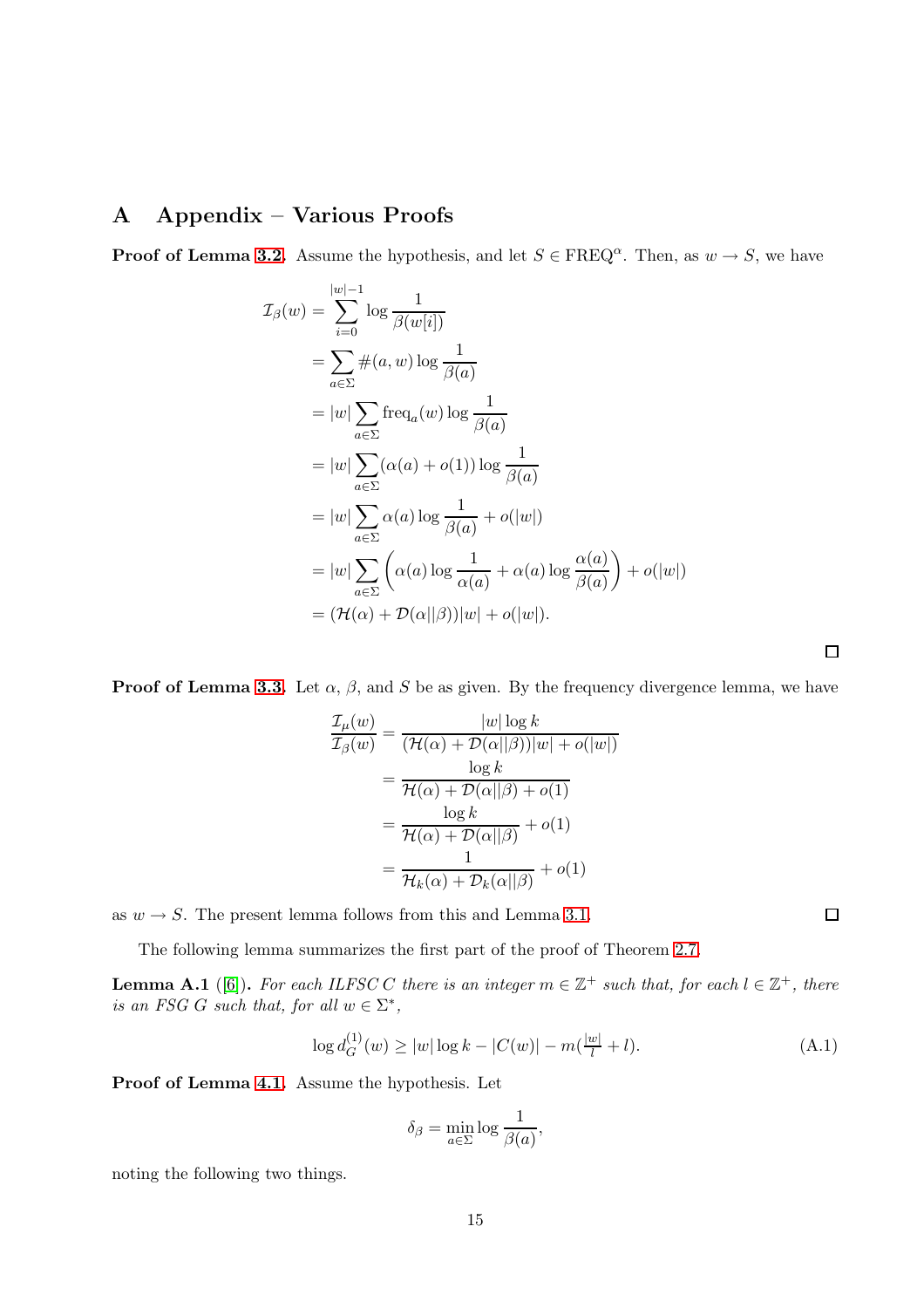- (i)  $\delta_{\beta} > 0$ , because  $\beta$  is positive.
- (ii) For all  $w \in \Sigma^*$ ,

<span id="page-15-1"></span>
$$
\mathcal{I}_{\beta}(w) \ge \delta_{\beta}|w|. \tag{A.2}
$$

Choose  $m$  for  $C$  as in Lemma [A.1,](#page-14-0) let

<span id="page-15-0"></span>
$$
l = \left\lceil \frac{3m}{\epsilon \delta \beta} \right\rceil,\tag{A.3}
$$

and choose  $G$  for  $C, m$ , and  $l$  as in Lemma [4.1.](#page-10-5) Let

$$
\delta = \tfrac{2}{3} \epsilon \delta_\beta,
$$

noting that  $\delta > 0$  and that

$$
|w| \ge l^2 \implies \epsilon \delta_\beta |w| - m(\frac{|w|}{l} + l)
$$
  
=  $\epsilon \delta_\beta |w| - \frac{m}{l} (|w| + l^2)$   
 $\ge \epsilon \delta_\beta |w| - \frac{2m}{l} |w|$   
=  $(\epsilon \delta_\beta - \frac{2m}{l}) |w|$   
 $\ge (A.3) \frac{2}{3} \epsilon \delta_\beta |w|,$ 

i.e., that

<span id="page-15-2"></span>
$$
|w| \ge l^2 \implies \epsilon \delta_\beta |w| - m(\frac{|w|}{l} + l) \ge \delta |w|.
$$
 (A.4)

It follows that, for all  $w \in I$  with  $|w| \geq l^2$ , we have

$$
\log d_{G,\beta}^{(s)}(w) = \log(\frac{\mu(w)}{\beta(w)^s} d_G^{(1)}(w))
$$
  
=  $-|w| \log k + s \mathcal{I}_{\beta}(w) + \log d_G^{(1)}(w)$   
 $\geq^{(A.1)} s \mathcal{I}_{\beta}(w) - |C(w)| - m(\frac{|w|}{l} + l)$   
 $\geq^{(4.1)} s \mathcal{I}_{\beta}(w) - m(\frac{|w|}{l} + l)$   
 $\geq^{(A.2)} \epsilon \delta_{\beta}|w| - m(\frac{|w|}{l} + l)$   
 $\geq^{(A.4)} \delta|w|.$ 

Hence [\(4.2\)](#page-10-11) holds.

<span id="page-15-3"></span>An FSG  $G = (Q, \Sigma, \delta, \beta, q_0)$  is nonvanishing if all its bets are nonzero, i.e., if  $\beta(q)(a) > 0$  holds for all  $q \in Q$  and  $a \in \Sigma$ .

**Lemma A.2** ([\[6\]](#page-12-5)). For each FSG G and each  $\delta > 0$ , there is a nonvanishing FSG G' such that, for all  $w \in \Sigma^*$ ,

<span id="page-15-6"></span>
$$
d_{G'}^{(1)}(w) \ge k^{-\delta |w|} d_G^{(1)}(w). \tag{A.5}
$$

<span id="page-15-4"></span>The following lemma summarizes the second part of the proof of Theorem [2.7.](#page-8-4)

**Lemma A.3** ([\[6\]](#page-12-5)). For each nonvanishing FSG G and each  $l \in \mathbb{Z}^+$ , there exists an ILFSC C such that, for all  $w \in \Sigma^*$ ,  $\sim$ 

<span id="page-15-5"></span>
$$
|C(w)| \le (1 + \frac{2}{l})|w|\log k - \log d_G^{(1)}(w). \tag{A.6}
$$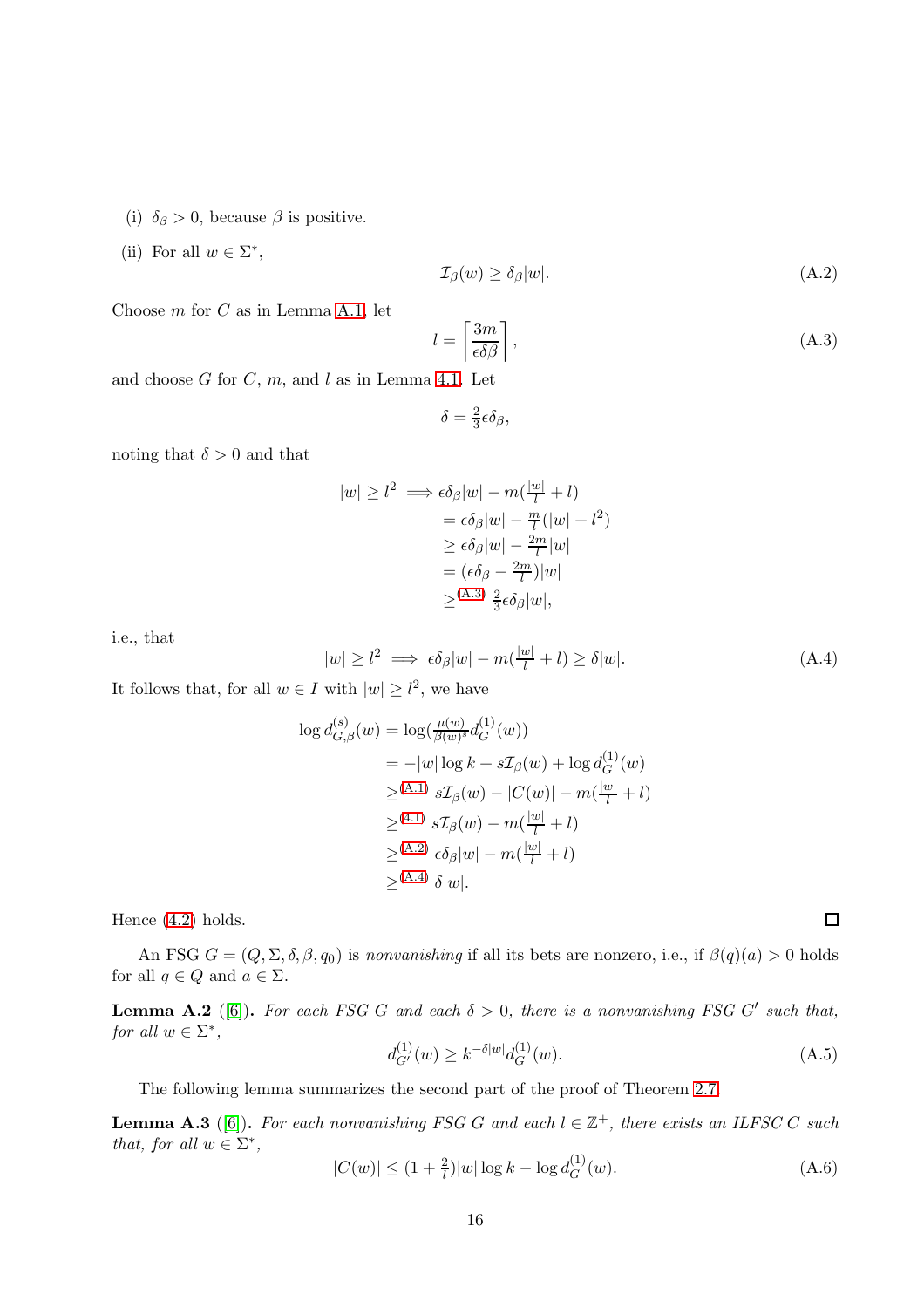Proof of Lemma [4.2.](#page-10-8) Assume the hypothesis. Let

$$
\gamma = \log \frac{1}{\beta_{\max}},
$$

where

$$
\beta_{\max} = \max_{a \in \Sigma} \beta(a).
$$

Note that  $\gamma > 0$  (because  $\beta$  is positive) and that, for all  $w \in \Sigma^*$ ,

<span id="page-16-1"></span>
$$
\mathcal{I}_{\beta}(w) \ge \gamma |w|. \tag{A.7}
$$

Let

$$
\delta = \frac{\gamma \epsilon}{\log k} \tag{A.8}
$$

and choose  $G'$  for G and  $\delta$  as in Lemma [A.2.](#page-15-3) Let

<span id="page-16-0"></span>
$$
l = \left\lceil \frac{2\log k}{\gamma \epsilon} \right\rceil,\tag{A.9}
$$

and choose C for G' and l as in Lemma [A.3.](#page-15-4) Then, for all  $w \in I$ ,

$$
|C(w)| \leq (A.6) (1 + \frac{2}{l})|w| \log k - \log d_{G'}^{(1)}(w)
$$
  
\n
$$
\leq (A.9) |w|(\gamma \epsilon + \log k) - \log d_{G'}^{(1)}(w)
$$
  
\n
$$
\leq (A.5) |w|(\gamma \epsilon + \log k) - \log(k^{-\delta|w|} d_G^{(1)}(w))
$$
  
\n
$$
= |w|(\gamma \epsilon + \log k + \delta \log k) - \log d_G^{(1)}(w)
$$
  
\n
$$
= |w|(2\gamma \epsilon + \log k) - \log d_G^{(1)}(w)
$$
  
\n
$$
= |w|(2\gamma \epsilon + \log k) - \log \left(\frac{\beta(w)^{s-2\epsilon}}{\mu(w)} d_{G,\beta}^{(s-2\epsilon)}(w)\right)
$$
  
\n
$$
\leq (A.3) |w|(2\gamma \epsilon + \log k) - \log \left(\frac{\beta(w)^{s-2\epsilon}}{\mu(w)}\right)
$$
  
\n
$$
= |w|(2\gamma \epsilon + \log k) - \log(k^{|w|} \beta(w)^{s-2\epsilon})
$$
  
\n
$$
= 2\gamma \epsilon |w| - \log \beta(w)^{s-2\epsilon}
$$
  
\n
$$
= 2\gamma \epsilon |w| + (s - 2\epsilon) \mathcal{I}_{\beta}(w)
$$
  
\n
$$
\leq (A.7) s\mathcal{I}_{\beta}(w).
$$

Proof of Lemma [5.2.](#page-11-3) As in the proof of Lemma [3.3,](#page-9-0) the hypothesis implies that

$$
\frac{\mathcal{I}_{\mu}(w)}{\mathcal{I}_{\beta}(w)} = \frac{1}{\mathcal{H}_{k}(\alpha) + \mathcal{D}_{k}(\alpha||\beta)} + o(1)
$$

as  $w \rightarrow S$ . The present lemma follows from this and Lemma [5.1.](#page-11-5)